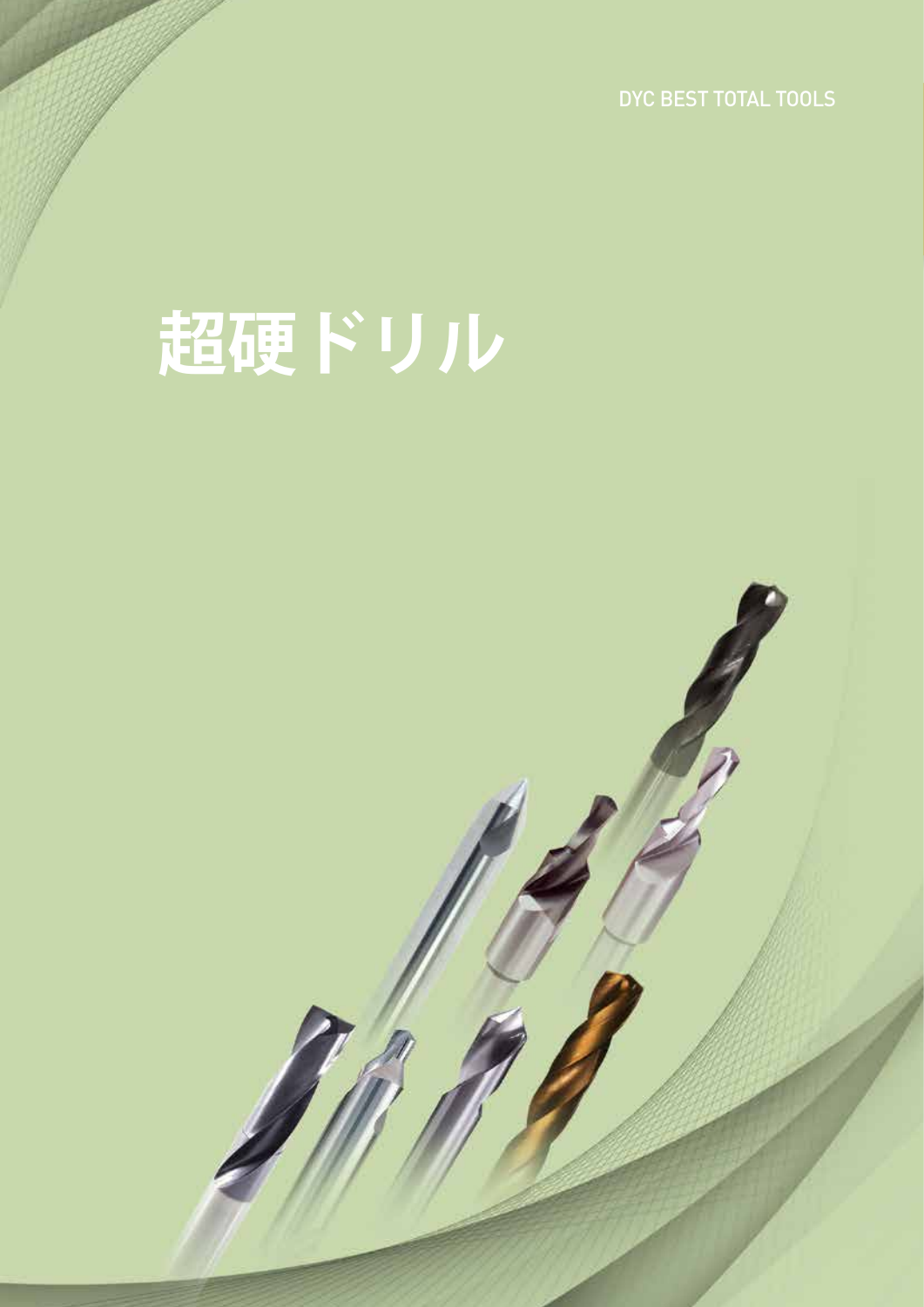### 超硬ドリル [ラセンポイント型]





| Item no.<br>型番    | D<br>刃径 | <b>Price</b><br>価格(円) | $\boldsymbol{\ell}$<br>刃長 | L<br>全長 | d<br>シャンク径  | ltem no.<br>型番    | D<br>刃径 | <b>Price</b><br><b>価格(円)</b> | $\boldsymbol{\ell}$<br>刃長 | L<br>全長 | d<br>シャンク径     |
|-------------------|---------|-----------------------|---------------------------|---------|-------------|-------------------|---------|------------------------------|---------------------------|---------|----------------|
| DR01CA-030        | 3.0     | 1,540                 | 20                        | 55      | 4           | DR01CA-055        | 5.5     | 2,390                        | 36                        | 66      | 6              |
| DR01CA-031        | 3.1     | 1,540                 | 20                        | 55      | 4           | DR01CA-056        | 5.6     | 2,390                        | 36                        | 66      | 6              |
| DR01CA-032        | 3.2     | 1,540                 | 20                        | 55      | 4           | DR01CA-057        | 5.7     | 2,390                        | 36                        | 66      | 6              |
| DR01CA-033        | 3.3     | 1,540                 | 20                        | 55      | 4           | DR01CA-058        | 5.8     | 2,390                        | 36                        | 66      | 6              |
| DR01CA-034        | 3.4     | 1,540                 | 20                        | 55      | 4           | DR01CA-059        | 5.9     | 2,390                        | 36                        | 66      | 6              |
| DR01CA-035        | 3.5     | 1,540                 | 20                        | 55      | 4           | DR01CA-060        | 6.0     | 2,390                        | 36                        | 66      | 6              |
| DR01CA-036        | 3.6     | 1,540                 | 25                        | 55      | 4           | DR01CA-061        | 6.1     | 2,390                        | 36                        | 66      | 6              |
| DR01CA-037        | 3.7     | 1,540                 | 25                        | 55      | 4           | DR01CA-062        | 6.2     | 3,020                        | 42                        | 74      | 7              |
| DR01CA-038        | 3.8     | 1,540                 | 25                        | 55      | 4           | DR01CA-063        | 6.3     | 3,020                        | 42                        | 74      | $\overline{7}$ |
| DR01CA-039        | 3.9     | 1,540                 | 25                        | 55      | 4           | DR01CA-064        | 6.4     | 3,020                        | 42                        | 74      | $\overline{7}$ |
| DR01CA-040        | 4.0     | 1,540                 | 25                        | 55      | 4           | DR01CA-065        | 6.5     | 3,020                        | 42                        | 74      | 7              |
| DR01CA-041        | 4.1     | 1,540                 | 25                        | 55      | 4           | DR01CA-066        | 6.6     | 3,020                        | 42                        | 74      | $\overline{7}$ |
| <b>DR01CA-042</b> | 4.2     | 1,930                 | 32                        | 62      | 5           | DR01CA-067        | 6.7     | 3,020                        | 42                        | 74      | $\overline{7}$ |
| DR01CA-043        | 4.3     | 1,930                 | 32                        | 62      | $\sqrt{5}$  | DR01CA-068        | 6.8     | 3,020                        | 42                        | 74      | $\overline{7}$ |
| DR01CA-044        | 4.4     | 1,930                 | 32                        | 62      | 5           | DR01CA-069        | 6.9     | 3,020                        | 42                        | 74      | $\overline{7}$ |
| DR01CA-045        | 4.5     | 1,930                 | 32                        | 62      | 5           | DR01CA-070        | 7.0     | 3,020                        | 42                        | 74      | $\overline{7}$ |
| <b>DR01CA-046</b> | 4.6     | 1,930                 | 32                        | 62      | $\mathbf 5$ | DR01CA-071        | 7.1     | 3,020                        | 42                        | 74      | $\overline{7}$ |
| DR01CA-047        | 4.7     | 1,930                 | 32                        | 62      | $\sqrt{5}$  | DR01CA-072        | 7.2     | 3,740                        | 46                        | 79      | 8              |
| DR01CA-048        | 4.8     | 1,930                 | 32                        | 62      | 5           | DR01CA-073        | 7.3     | 3,740                        | 46                        | 79      | 8              |
| DR01CA-049        | 4.9     | 1,930                 | 32                        | 62      | 5           | DR01CA-074        | 7.4     | 3,740                        | 46                        | 79      | 8              |
| DR01CA-050        | 5.0     | 1,930                 | 32                        | 62      | 5           | DR01CA-075        | 7.5     | 3,740                        | 46                        | 79      | 8              |
| DR01CA-051        | 5.1     | 1,930                 | 32                        | 62      | $\sqrt{5}$  | DR01CA-076        | 7.6     | 3,740                        | 46                        | 79      | 8              |
| DR01CA-052        | 5.2     | 2,390                 | 36                        | 66      | 6           | DR01CA-077        | 7.7     | 3,740                        | 46                        | 79      | 8              |
| DR01CA-053        | 5.3     | 2,390                 | 36                        | 66      | 6           | <b>DR01CA-078</b> | 7.8     | 3,740                        | 46                        | 79      | 8              |
| DR01CA-054        | 5.4     | 2,390                 | 36                        | 66      | 6           | DR01CA-079        | 7.9     | 3,740                        | 46                        | 79      | 8              |

Charles Construction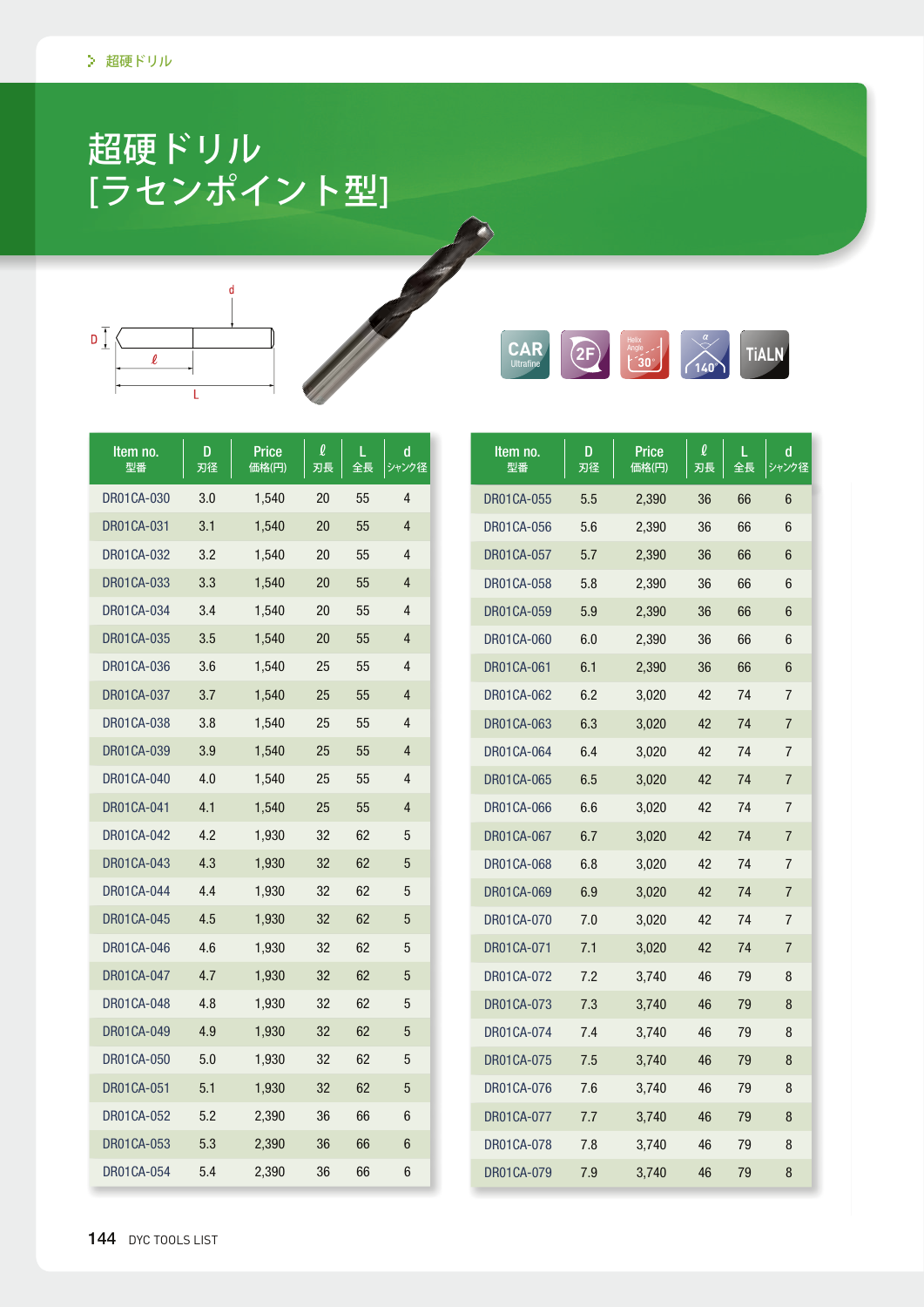| Item no.   | D    | <b>Price</b> | $\boldsymbol{\ell}$ | L   | d     | Item no.                   | D    | <b>Price</b>   | $\boldsymbol{\ell}$ | L   | d      |
|------------|------|--------------|---------------------|-----|-------|----------------------------|------|----------------|---------------------|-----|--------|
| 型番         | 刃径   | 価格(円)        | 刃長                  | 全長  | シャンク径 | 型番                         | 刃径   | <b>価格(円)</b>   | 刃長                  | 全長  | シャンク径  |
| DR01CA-080 | 8.0  | 3,740        | 46                  | 79  | 8     | DR01CA-116                 | 11.6 | 7,290          | 62                  | 102 | 12     |
| DR01CA-081 | 8.1  | 3,740        | 46                  | 79  | 8     | DR01CA-117                 | 11.7 | 7,290          | 62                  | 102 | 12     |
| DR01CA-082 | 8.2  | 4,460        | 50                  | 84  | 9     | DR01CA-118                 | 11.8 | 7,290          | 62                  | 102 | 12     |
| DR01CA-083 | 8.3  | 4,460        | 50                  | 84  | 9     | DR01CA-119                 | 11.9 | 7,290          | 62                  | 102 | 12     |
| DR01CA-084 | 8.4  | 4,460        | 50                  | 84  | 9     | DR01CA-120                 | 12.0 | 7,290          | 62                  | 102 | 12     |
| DR01CA-085 | 8.5  | 4,460        | 50                  | 84  | 9     | DR01CA-121                 | 12.1 | 7,290          | 62                  | 102 | 12     |
| DR01CA-086 | 8.6  | 4,460        | 50                  | 84  | 9     | DR01CA-122                 | 12.2 | 8,900          | 62                  | 102 | 13     |
| DR01CA-087 | 8.7  | 4,460        | 50                  | 84  | 9     | DR01CA-123                 | 12.3 | 8,900          | 62                  | 102 | 13     |
| DR01CA-088 | 8.8  | 4,460        | 50                  | 84  | 9     | DR01CA-124                 | 12.4 | 8,900          | 62                  | 102 | 13     |
| DR01CA-089 | 8.9  | 4,460        | 50                  | 84  | 9     | DR01CA-125                 | 12.5 | 8,900          | 62                  | 102 | 13     |
| DR01CA-090 | 9.0  | 4,460        | 50                  | 84  | 9     | DR01CA-126                 | 12.6 | 8,900          | 62                  | 102 | 13     |
| DR01CA-091 | 9.1  | 4,460        | 50                  | 84  | 9     | DR01CA-127                 | 12.7 | 8,900          | 62                  | 102 | 13     |
| DR01CA-092 | 9.2  | 5,590        | 53                  | 89  | 10    | DR01CA-128                 | 12.8 | 8,900          | 62                  | 102 | 13     |
| DR01CA-093 | 9.3  | 5,590        | 53                  | 89  | 10    | DR01CA-129                 | 12.9 | 8,900          | 62                  | 102 | 13     |
| DR01CA-094 | 9.4  | 5,590        | 53                  | 89  | 10    | DR01CA-130                 | 13.0 | 8,900          | 62                  | 102 | 13     |
| DR01CA-095 | 9.5  | 5,590        | 53                  | 89  | 10    | DR01CA-135                 | 13.5 | 10,570         | 64                  | 107 | 14     |
| DR01CA-096 | 9.6  | 5,590        | 53                  | 89  | 10    | DR01CA-140                 | 14.0 | 10,570         | 64                  | 107 | 14     |
| DR01CA-097 | 9.7  | 5,590        | 53                  | 89  | 10    | DR01CA-145                 | 14.5 | 13,100         | 67                  | 111 | 15     |
| DR01CA-098 | 9.8  | 5,590        | 53                  | 89  | 10    | DR01CA-150                 | 15.0 | 13,100         | 67                  | 111 | 15     |
| DR01CA-099 | 9.9  | 5,590        | 53                  | 89  | 10    | DR01CA-155                 | 15.5 | 14,620         | 69                  | 115 | 16     |
| DR01CA-100 | 10.0 | 5,590        | 53                  | 89  | 10    | DR01CA-160                 | 16.0 | 14,620         | 69                  | 115 | 16     |
| DR01CA-101 | 10.1 | 5,590        | 53                  | 89  | 10    | DR01CA-165                 | 16.5 | 15,640         | 71                  | 119 | 17     |
| DR01CA-102 | 10.2 | 5,880        | 55                  | 95  | 11    | DR01CA-170                 | 17.0 | 15,640         | 71                  | 119 | 17     |
| DR01CA-103 | 10.3 | 5,880        | 55                  | 95  | 11    | DR01CA-175                 | 17.5 | 21,080         | 74                  | 123 | 18     |
| DR01CA-104 | 10.4 | 5,880        | 55                  | 95  | 11    | DR01CA-180                 | 18.0 | 21,080         | 74                  | 123 | 18     |
| DR01CA-105 | 10.5 | 5,880        | 55                  | 95  | 11    | DR01CA-185                 | 18.5 | 23,070         | 76                  | 127 | 19     |
| DR01CA-106 | 10.6 | 5,880        | 55                  | 95  | 11    | DR01CA-190                 | 19.0 | 23,070         | 76                  | 127 | 19     |
| DR01CA-107 | 10.7 | 5,880        | 55                  | 95  | 11    | DR01CA-195                 | 19.5 | 26,060         | 80                  | 131 | 20     |
| DR01CA-108 | 10.8 | 5,880        | 55                  | 95  | 11    | DR01CA-200                 | 20.0 | 26,060         | 80                  | 131 | $20\,$ |
| DR01CA-109 | 10.9 | 5,880        | 55                  | 95  | 11    | • 上記以外のサイズについてはお問い合わせください。 |      |                |                     |     |        |
| DR01CA-110 | 11.0 | 5,880        | 55                  | 95  | 11    | ・この商品のコートはTiALNコートのみとなります  |      |                |                     |     |        |
| DR01CA-111 | 11.1 | 5,880        | 55                  | 95  | 11    |                            |      |                |                     |     |        |
| DR01CA-112 | 11.2 | 7,290        | 62                  | 102 | 12    |                            |      |                |                     |     |        |
| DR01CA-113 | 11.3 | 7,290        | 62                  | 102 | 12    |                            |      | Tolerance (公差) |                     |     |        |
| DR01CA-114 | 11.4 | 7,290        | 62                  | 102 | 12    | D                          |      | $\mathsf{d}$   |                     | L   |        |
| DR01CA-115 | 11.5 | 7,290        | 62                  | 102 | 12    | h7                         |      | h6             |                     | ±1  |        |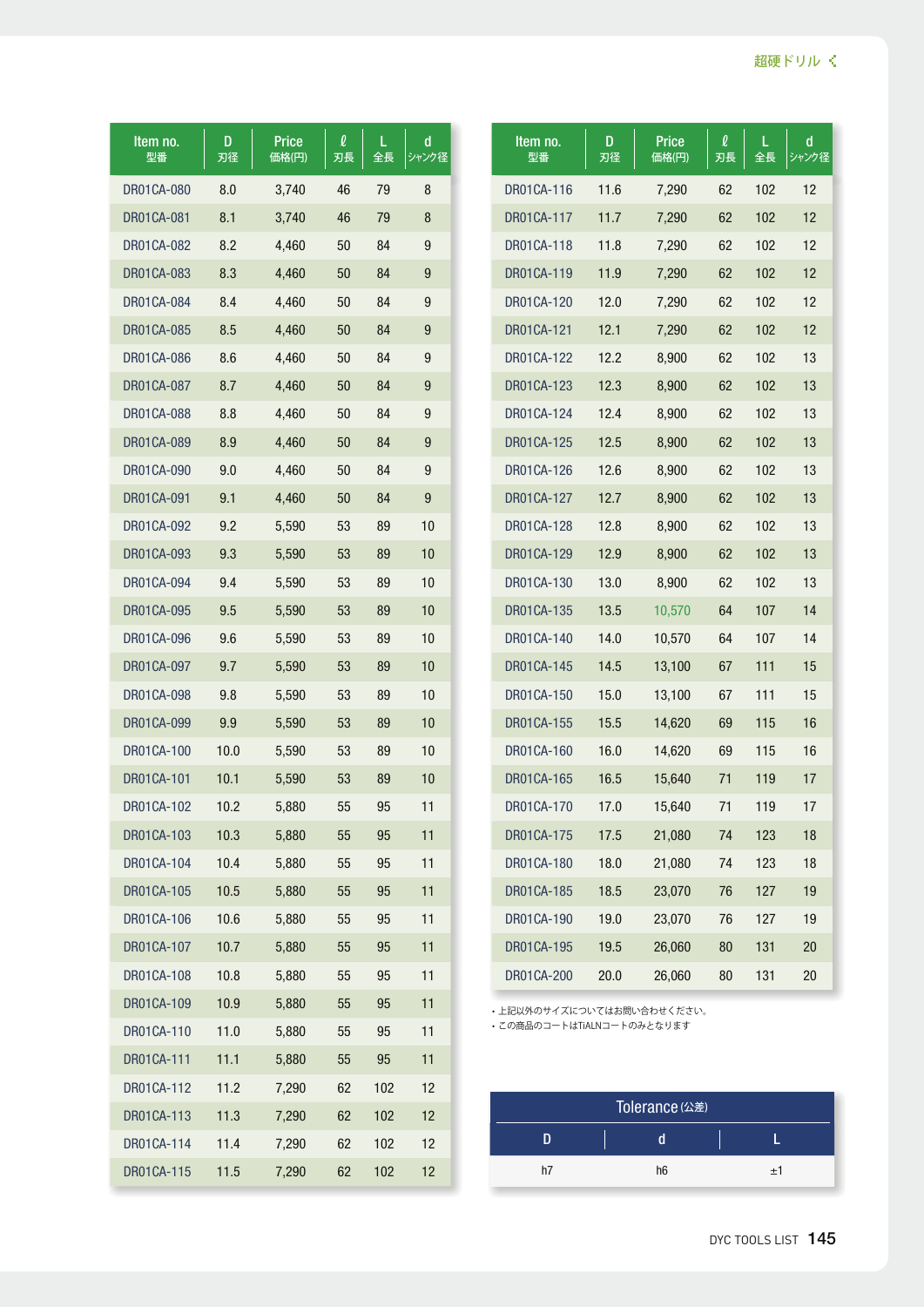### 超硬ドリル [汎用タイプ]







| Item no.<br>型番    | D<br>刃径 | <b>Price</b><br>価格(円) | $\boldsymbol{\ell}$<br>刃長 | L<br>全長 | d<br>シャンク径 |         |
|-------------------|---------|-----------------------|---------------------------|---------|------------|---------|
| DR02CA-020        | 2.0     | 1,080                 | 20                        | 45      | 2.0        | DR02CA- |
| DR02CA-021        | 2.1     | 1,080                 | 20                        | 45      | 2.1        | DR02CA- |
| DR02CA-022        | 2.2     | 1,080                 | 20                        | 45      | 2.2        | DR02CA- |
| <b>DR02CA-023</b> | 2.3     | 1,080                 | 20                        | 45      | 2.3        | DR02CA- |
| DR02CA-024        | 2.4     | 1,080                 | 20                        | 45      | 2.4        | DR02CA- |
| <b>DR02CA-025</b> | 2.5     | 1,080                 | 22                        | 45      | 2.5        | DR02CA- |
| DR02CA-026        | 2.6     | 1,080                 | 22                        | 45      | 2.6        | DR02CA- |
| <b>DR02CA-027</b> | 2.7     | 1,080                 | 22                        | 45      | 2.7        | DR02CA- |
| DR02CA-028        | 2.8     | 1,080                 | 22                        | 45      | 2.8        | DR02CA- |
| DR02CA-029        | 2.9     | 1,080                 | 22                        | 45      | 2.9        | DR02CA- |
| <b>DR02CA-030</b> | 3.0     | 970                   | 25                        | 50      | 3.0        | DR02CA- |
| DR02CA-031        | 3.1     | 1,030                 | 25                        | 50      | 3.1        | DR02CA- |
| <b>DR02CA-032</b> | 3.2     | 1,030                 | 25                        | 50      | 3.2        | DR02CA- |
| <b>DR02CA-033</b> | 3.3     | 1,030                 | 28                        | 50      | 3.3        | DR02CA- |
| <b>DR02CA-034</b> | 3.4     | 1,030                 | 28                        | 50      | 3.4        | DR02CA- |
| <b>DR02CA-035</b> | 3.5     | 1,080                 | 28                        | 50      | 3.5        | DR02CA- |
| <b>DR02CA-036</b> | 3.6     | 1,160                 | 30                        | 55      | 3.6        | DR02CA- |
| DR02CA-037        | 3.7     | 1,150                 | 30                        | 55      | 3.7        | DR02CA- |
| DR02CA-038        | 3.8     | 1,150                 | 30                        | 55      | 3.8        | DR02CA- |
| <b>DR02CA-039</b> | 3.9     | 1,150                 | 30                        | 55      | 3.9        | DR02CA- |

| Item no.<br>型番    | D<br>刃径 | <b>Price</b><br>価格(円) | $\boldsymbol{\varrho}$<br>刃長 | L<br>全長 | d<br>シャンク径 |
|-------------------|---------|-----------------------|------------------------------|---------|------------|
| DR02CA-040        | 4.0     | 1,230                 | 30                           | 55      | 4.0        |
| <b>DR02CA-041</b> | 4.1     | 1,330                 | 34                           | 60      | 4.1        |
| DR02CA-042        | 4.2     | 1,330                 | 34                           | 60      | 4.2        |
| DR02CA-043        | 4.3     | 1,330                 | 34                           | 60      | 4.3        |
| DR02CA-044        | 4.4     | 1,330                 | 34                           | 60      | 4.4        |
| <b>DR02CA-045</b> | 4.5     | 1,440                 | 34                           | 60      | 4.5        |
| DR02CA-046        | 4.6     | 1,650                 | 38                           | 65      | 4.6        |
| <b>DR02CA-047</b> | 4.7     | 1,650                 | 38                           | 65      | 4.7        |
| DR02CA-048        | 4.8     | 1,650                 | 38                           | 65      | 4.8        |
| <b>DR02CA-049</b> | 4.9     | 1,650                 | 38                           | 65      | 4.9        |
| <b>DR02CA-050</b> | 5.0     | 1,840                 | 38                           | 65      | 5.0        |
| <b>DR02CA-051</b> | 5.1     | 2,100                 | 38                           | 65      | 5.1        |
| <b>DR02CA-052</b> | 5.2     | 2,100                 | 38                           | 65      | 5.2        |
| <b>DR02CA-053</b> | 5.3     | 2,100                 | 38                           | 65      | 5.3        |
| DR02CA-054        | 5.4     | 2,100                 | 38                           | 65      | 5.4        |
| <b>DR02CA-055</b> | 5.5     | 2,260                 | 38                           | 65      | 5.5        |
| <b>DR02CA-056</b> | 5.6     | 2,470                 | 40                           | 75      | 5.6        |
| <b>DR02CA-057</b> | 5.7     | 2,470                 | 40                           | 75      | 5.7        |
| <b>DR02CA-058</b> | 5.8     | 2,470                 | 40                           | 75      | 5.8        |
| <b>DR02CA-059</b> | 5.9     | 2,470                 | 40                           | 75      | 5.9        |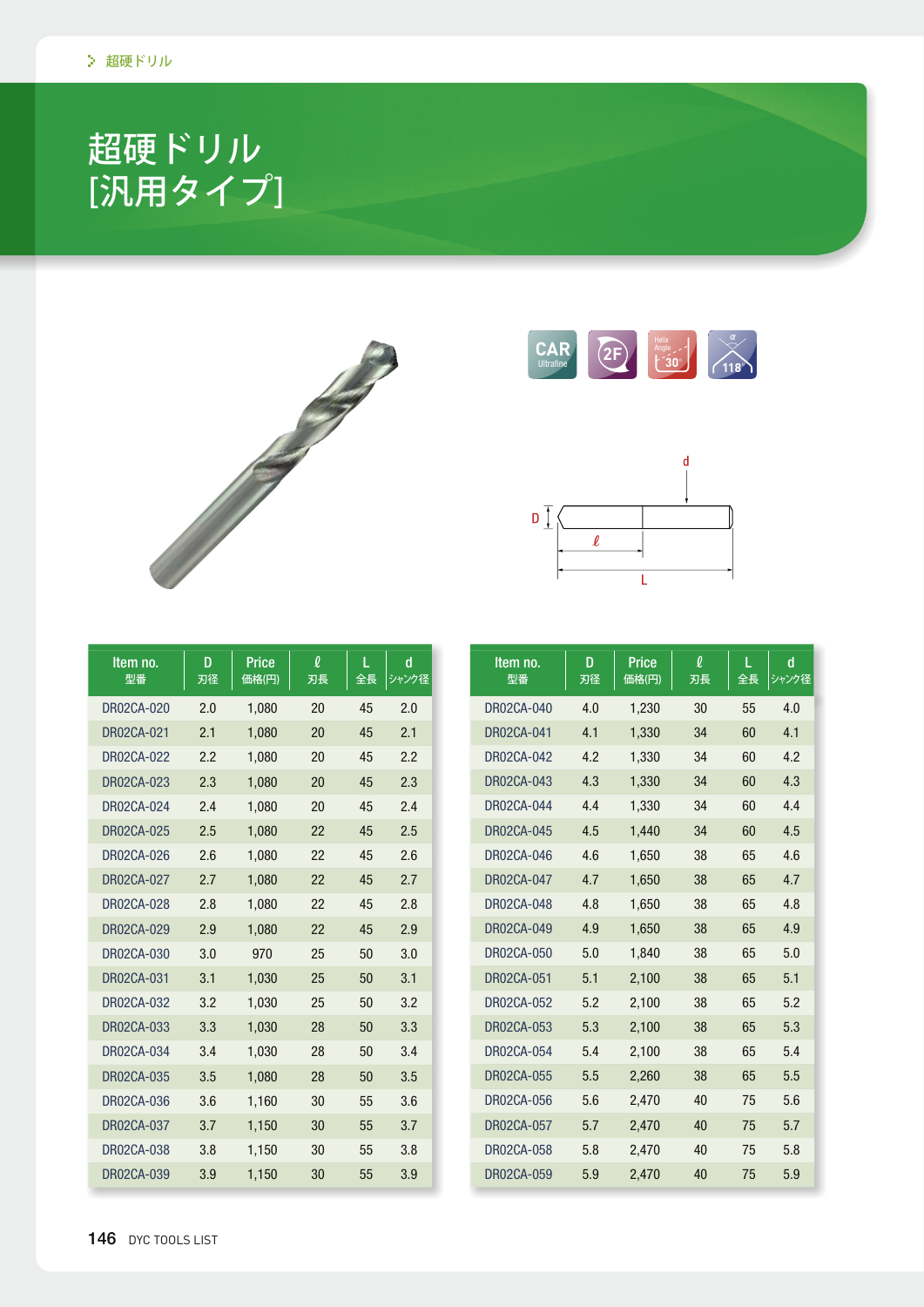| Item no.          | D    | <b>Price</b> | $\boldsymbol{\ell}$ | L.  | d     |
|-------------------|------|--------------|---------------------|-----|-------|
| 型番                | 刃径   | 価格(円)        | 刃長                  | 全長  | シャンク径 |
| DR02CA-060        | 6.0  | 2,600        | 40                  | 75  | 6.0   |
| DR02CA-061        | 6.1  | 2,870        | 40                  | 75  | 6.1   |
| DR02CA-062        | 6.2  | 2,870        | 40                  | 75  | 6.2   |
| DR02CA-063        | 6.3  | 2,870        | 40                  | 75  | 6.3   |
| DR02CA-064        | 6.4  | 2,870        | 40                  | 75  | 6.4   |
| DR02CA-065        | 6.5  | 2,970        | 40                  | 75  | 6.5   |
| DR02CA-066        | 6.6  | 3,200        | 46                  | 80  | 6.6   |
| DR02CA-067        | 6.7  | 3,200        | 46                  | 80  | 6.7   |
| DR02CA-068        | 6.8  | 3,200        | 46                  | 80  | 6.8   |
| DR02CA-069        | 6.9  | 3,200        | 46                  | 80  | 6.9   |
| DR02CA-070        | 7.0  | 3,430        | 46                  | 80  | 7.0   |
| DR02CA-071        | 7.1  | 3,630        | 46                  | 80  | 7.1   |
| DR02CA-072        | 7.2  | 3,630        | 46                  | 80  | 7.2   |
| DR02CA-073        | 7.3  | 3,630        | 46                  | 80  | 7.3   |
| DR02CA-074        | 7.4  | 3,630        | 46                  | 80  | 7.4   |
| DR02CA-075        | 7.5  | 3,780        | 46                  | 80  | 7.5   |
| DR02CA-076        | 7.6  | 3,950        | 46                  | 80  | 7.6   |
| DR02CA-077        | 7.7  | 3,950        | 46                  | 80  | 7.7   |
| DR02CA-078        | 7.8  | 3,950        | 46                  | 80  | 7.8   |
| DR02CA-079        | 7.9  | 3,950        | 46                  | 80  | 7.9   |
| DR02CA-080        | 8.0  | 4,150        | 50                  | 85  | 8.0   |
| DR02CA-081        | 8.1  | 4,280        | 50                  | 85  | 8.1   |
| DR02CA-082        | 8.2  | 4,280        |                     | 85  | 8.2   |
|                   |      |              | 50                  |     |       |
| DR02CA-083        | 8.3  | 4,280        | 50                  | 85  | 8.3   |
| DR02CA-084        | 8.4  | 4,280        | 50                  | 85  | 8.4   |
| <b>DR02CA-085</b> | 8.5  | 4,460        | 50                  | 85  | 8.5   |
| DR02CA-086        | 8.6  | 4,760        | 50                  | 85  | 8.6   |
| DR02CA-087        | 8.7  | 4,760        | 50                  | 85  | 8.7   |
| DR02CA-088        | 8.8  | 4,760        | 50                  | 85  | 8.8   |
| DR02CA-089        | 8.9  | 4,760        | 50                  | 85  | 8.9   |
| DR02CA-090        | 9.0  | 4,890        | 50                  | 85  | 9.0   |
| DR02CA-091        | 9.1  | 5,370        | 50                  | 85  | 9.1   |
| DR02CA-092        | 9.2  | 5,370        | 50                  | 85  | 9.2   |
| DR02CA-093        | 9.3  | 5,370        | 50                  | 85  | 9.3   |
| DR02CA-094        | 9.4  | 5,370        | 50                  | 85  | 9.4   |
| DR02CA-095        | 9.5  | 5,560        | 50                  | 85  | 9.5   |
| DR02CA-096        | 9.6  | 5,720        | 50                  | 85  | 9.6   |
| DR02CA-097        | 9.7  | 5,720        | 50                  | 85  | 9.7   |
| DR02CA-098        | 9.8  | 5,720        | 50                  | 85  | 9.8   |
| DR02CA-099        | 9.9  | 5,720        | 50                  | 85  | 9.9   |
| DR02CA-100        | 10.0 | 5,970        | 50                  | 100 | 10.0  |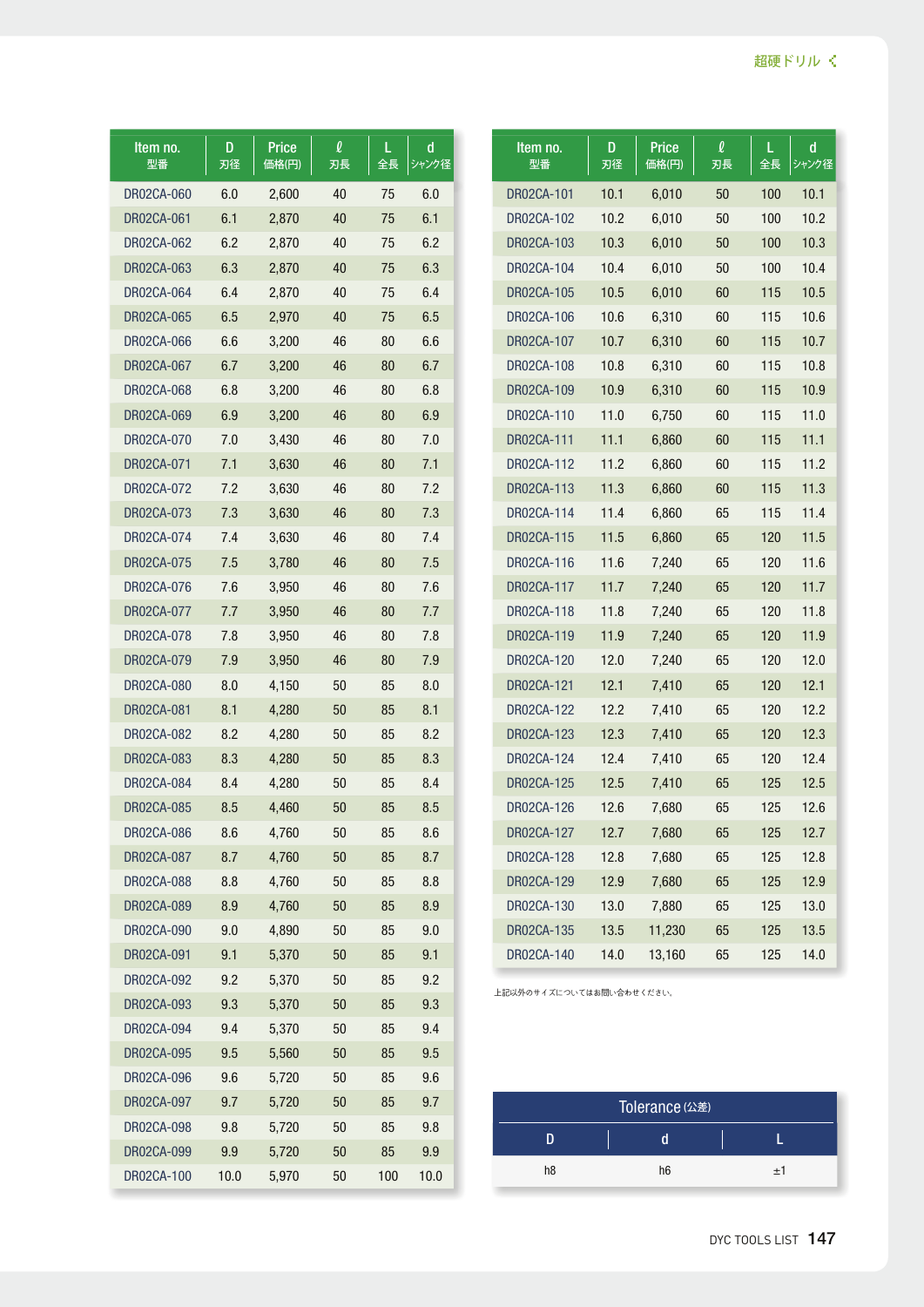### ■超硬フラットドリル







| Item no.<br>型番    | D<br>刃径 | <b>Price</b><br>価格(円) | $\boldsymbol{\varrho}$<br>刃長 | L1<br>首長 | L<br>全長 | d<br>シャンク径 |
|-------------------|---------|-----------------------|------------------------------|----------|---------|------------|
| DR03CA-047        | 4.7     | 3,260                 | 30.5                         | 32       | 65      | 5          |
| DR03CA-048        | 4.8     | 3.260                 | 30.5                         | 32       | 65      | 5          |
| DR03CA-049        | 4.9     | 3,260                 | 30.5                         | 32       | 65      | 5          |
| <b>DR03CA-050</b> | 5.0     | 3.260                 | 30.5                         | 32       | 65      | 5          |
| DR03CA-051        | 5.1     | 3.260                 | 30.5                         | 32       | 65      | 5          |
| <b>DR03CA-052</b> | 5.2     | 4,070                 | 33                           | 36       | 65      | 6          |
| DR03CA-053        | 5.3     | 4.070                 | 33                           | 36       | 65      | 6          |
| <b>DR03CA-054</b> | 5.4     | 4,070                 | 33                           | 36       | 65      | 6          |
| DR03CA-055        | 5.5     | 4.070                 | 33                           | 36       | 65      | 6          |
| DR03CA-056        | 5.6     | 4,070                 | 33                           | 36       | 65      | 6          |
| DR03CA-057        | 5.7     | 4.070                 | 35                           | 36       | 65      | 6          |
| DR03CA-058        | 5.8     | 4.070                 | 35                           | 36       | 65      | 6          |
| DR03CA-059        | 5.9     | 4.070                 | 35                           | 36       | 65      | 6          |
| DR03CA-060        | 6.0     | 4.070                 | 35                           | 36       | 65      | 6          |
| DR03CA-061        | 6.1     | 4,070                 | 35                           | 36       | 65      | 6          |
| DR03CA-062        | 6.2     | 6,820                 | 37                           | 42       | 75      | 7          |
| DR03CA-063        | 6.3     | 6,820                 | 37                           | 42       | 75      | 7          |

 $*$ マージン長(D×3)  $*$ マージン長(D×3)

| ltem no.<br>型番    | D<br>刃径 | Price<br>価格(円) | l<br>刃長 | L1<br>首長 | L<br>全長 | d<br>シャンク径     |
|-------------------|---------|----------------|---------|----------|---------|----------------|
| <b>DR03CA-030</b> | 3.0     | 2,450          | 20      | 21.5     | 55      | 4              |
| <b>DR03CA-031</b> | 3.1     | 2,450          | 20      | 21.5     | 55      | $\overline{4}$ |
| <b>DR03CA-032</b> | 3.2     | 2,450          | 20      | 21.5     | 55      | $\overline{4}$ |
| DR03CA-033        | 3.3     | 2,450          | 20      | 21.5     | 55      | $\overline{4}$ |
| DR03CA-034        | 3.4     | 2,450          | 20      | 21.5     | 55      | 4              |
| <b>DR03CA-035</b> | 3.5     | 2,450          | 20      | 21.5     | 55      | $\overline{4}$ |
| DR03CA-036        | 3.6     | 2,450          | 25      | 25       | 55      | 4              |
| <b>DR03CA-037</b> | 3.7     | 2,450          | 25      | 25       | 55      | $\overline{4}$ |
| DR03CA-038        | 3.8     | 2,450          | 25      | 25       | 55      | 4              |
| DR03CA-039        | 3.9     | 2,450          | 25      | 25       | 55      | $\overline{4}$ |
| DR03CA-040        | 4.0     | 2,450          | 25      | 25       | 55      | 4              |
| DR03CA-041        | 4.1     | 2,450          | 25      | 25       | 55      | 4              |
| DR03CA-042        | 4.2     | 3,260          | 26.5    | 32       | 65      | 5              |
| DR03CA-043        | 4.3     | 3,260          | 26.5    | 32       | 65      | 5              |
| DR03CA-044        | 4.4     | 3,260          | 26.5    | 32       | 65      | 5              |
| DR03CA-045        | 4.5     | 3,260          | 26.5    | 32       | 65      | 5              |
| <b>DR03CA-046</b> | 4.6     | 3,260          | 26.5    | 32       | 65      | 5              |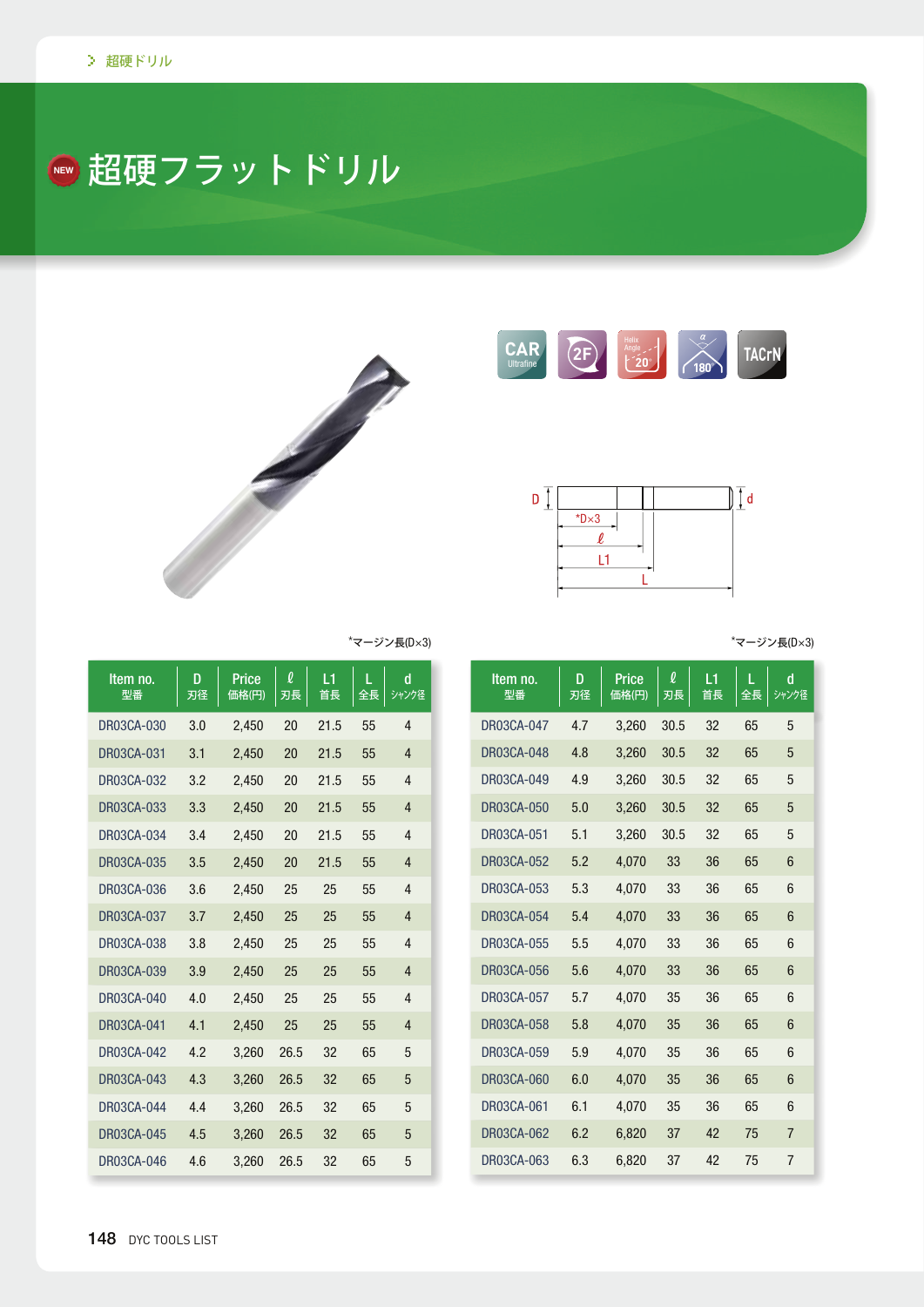#### 超硬ドリルく

#### $\star$ マージン長(D×3)  $\star$

| Item no.<br>型番    | D<br>刃径 | <b>Price</b><br>価格(円) | $\boldsymbol{\ell}$<br>刃長 | L1<br>首長 | L<br>全長 | d<br>シャンク径 |
|-------------------|---------|-----------------------|---------------------------|----------|---------|------------|
| DR03CA-101        | 10.1    | 11,030                | 49                        | 53       | 90      | 10         |
| <b>DR03CA-102</b> | 10.2    | 13,580                | 51                        | 55       | 95      | 11         |
| DR03CA-103        | 10.3    | 13,580                | 51                        | 55       | 95      | 11         |
| DR03CA-104        | 10.4    | 13,580                | 51                        | 55       | 95      | 11         |
| <b>DR03CA-105</b> | 10.5    | 13,580                | 51                        | 55       | 95      | 11         |
| <b>DR03CA-106</b> | 10.6    | 13,580                | 51                        | 55       | 95      | 11         |
| DR03CA-107        | 10.7    | 13,580                | 53                        | 55       | 95      | 11         |
| DR03CA-108        | 10.8    | 13,580                | 53                        | 55       | 95      | 11         |
| DR03CA-109        | 10.9    | 13,580                | 53                        | 55       | 95      | 11         |
| DR03CA-110        | 11.0    | 13,580                | 53                        | 55       | 95      | 11         |
| DR03CA-111        | 11.1    | 13,580                | 53                        | 55       | 95      | 11         |
| <b>DR03CA-112</b> | 11.2    | 15,020                | 55                        | 62       | 105     | 12         |
| DR03CA-113        | 11.3    | 15,020                | 55                        | 62       | 105     | 12         |
| DR03CA-114        | 11.4    | 15,020                | 55                        | 62       | 105     | 12         |
| DR03CA-115        | 11.5    | 15,020                | 55                        | 62       | 105     | 12         |
| DR03CA-116        | 11.6    | 15,020                | 55                        | 62       | 105     | 12         |
| DR03CA-117        | 11.7    | 15,020                | 57                        | 62       | 105     | 12         |
| DR03CA-118        | 11.8    | 15,020                | 57                        | 62       | 105     | 12         |
| DR03CA-119        | 11.9    | 15,020                | 57                        | 62       | 105     | 12         |
| DR03CA-120        | 12.0    | 15,020                | 57                        | 62       | 105     | 12         |
| DR03CA-121        | 12.1    | 15,020                | 57                        | 62       | 105     | 12         |
| DR03CA-122        | 12.2    | 16,830                | 60                        | 62       | 110     | 13         |
| DR03CA-123        | 12.3    | 16,830                | 60                        | 62       | 110     | 13         |
| DR03CA-124        | 12.4    | 16,830                | 60                        | 62       | 110     | 13         |
| DR03CA-125        | 12.5    | 16,830                | 60                        | 62       | 110     | 13         |
| DR03CA-126        | 12.6    | 16,830                | 60                        | 62       | 110     | 13         |
| DR03CA-127        | 12.7    | 16,830                | 62                        | 63       | 110     | 13         |
| DR03CA-128        | 12.8    | 16,830                | 62                        | 63       | 110     | 13         |
| DR03CA-129        | 12.9    | 16,830                | 62                        | 63       | 110     | 13         |
| DR03CA-130        | 13.0    | 16,830                | 62                        | 63       | 110     | 13         |

| ltem no.<br>型番    | D<br>刃径 | Price<br>価格(円) | $\boldsymbol{\varrho}$<br>刃長 | L1<br>首長 | L<br>全長 | d<br>シャンク径 |
|-------------------|---------|----------------|------------------------------|----------|---------|------------|
| DR03CA-064        | 6.4     | 6,820          | 37                           | 42       | 75      | 7          |
| DR03CA-065        | 6.5     | 6,820          | 37                           | 42       | 75      | 7          |
| DR03CA-066        | 6.6     | 6,820          | 37                           | 42       | 75      | 7          |
| DR03CA-067        | 6.7     | 6,820          | 38                           | 42       | 75      | 7          |
| DR03CA-068        | 6.8     | 6,820          | 38                           | 42       | 75      | 7          |
| DR03CA-069        | 6.9     | 6,820          | 38                           | 42       | 75      | 7          |
| DR03CA-070        | 7.0     | 6,820          | 38                           | 42       | 75      | 7          |
| DR03CA-071        | 7.1     | 6,820          | 38                           | 42       | 75      | 7          |
| DR03CA-072        | 7.2     | 7,890          | 40                           | 46       | 80      | 8          |
| <b>DR03CA-073</b> | 7.3     | 7,890          | 40                           | 46       | 80      | 8          |
| DR03CA-074        | 7.4     | 7.890          | 40                           | 46       | 80      | 8          |
| <b>DR03CA-075</b> | 7.5     | 7,890          | 40                           | 46       | 80      | 8          |
| DR03CA-076        | 7.6     | 7,890          | 40                           | 46       | 80      | 8          |
| DR03CA-077        | 7.7     | 7,890          | 42                           | 46       | 80      | 8          |
| DR03CA-078        | 7.8     | 7,890          | 42                           | 46       | 80      | 8          |
| DR03CA-079        | 7.9     | 7,890          | 42                           | 46       | 80      | 8          |
| DR03CA-080        | 8.0     | 7,890          | 42                           | 46       | 80      | 8          |
| DR03CA-081        | 8.1     | 7,890          | 42                           | 46       | 80      | 8          |
| DR03CA-082        | 8.2     | 9,570          | 45                           | 50       | 85      | 9          |
| DR03CA-083        | 8.3     | 9,570          | 45                           | 50       | 85      | 9          |
| DR03CA-084        | 8.4     | 9,570          | 45                           | 50       | 85      | 9          |
| <b>DR03CA-085</b> | 8.5     | 9,570          | 45                           | 50       | 85      | 9          |
| DR03CA-086        | 8.6     | 9,570          | 45                           | 50       | 85      | 9          |
| DR03CA-087        | 8.7     | 9,570          | 47                           | 50       | 85      | 9          |
| <b>DR03CA-088</b> | 8.8     | 9,570          | 47                           | 50       | 85      | 9          |
| DR03CA-089        | 8.9     | 9,570          | 47                           | 50       | 85      | 9          |
| DR03CA-090        | 9.0     | 9,570          | 47                           | 50       | 85      | 9          |
| DR03CA-091        | 9.1     | 9,570          | 47                           | 50       | 85      | 9          |
| DR03CA-092        | 9.2     | 11,030         | 49                           | 53       | 90      | 10         |
| DR03CA-093        | 9.3     | 11,030         | 49                           | 53       | 90      | 10         |
| DR03CA-094        | 9.4     | 11,030         | 49                           | 53       | 90      | 10         |
| DR03CA-095        | 9.5     | 11,030         | 49                           | 53       | 90      | 10         |
| DR03CA-096        | 9.6     | 11,030         | 49                           | 53       | 90      | 10         |
| DR03CA-097        | 9.7     | 11,030         | 49                           | 53       | 90      | 10         |
| DR03CA-098        | 9.8     | 11,030         | 49                           | 53       | 90      | 10         |
| DR03CA-099        | 9.9     | 11,030         | 49                           | 53       | 90      | 10         |
| DR03CA-100        | 10.0    | 11,030         | 49                           | 53       | 90      | 10         |

• 上記以外のサイズについてはお問い合わせください。

この商品のコートはTiALNコートのみとなります•

|    | Tolerance (公差) |      |
|----|----------------|------|
|    |                |      |
| h7 | h6             | $+1$ |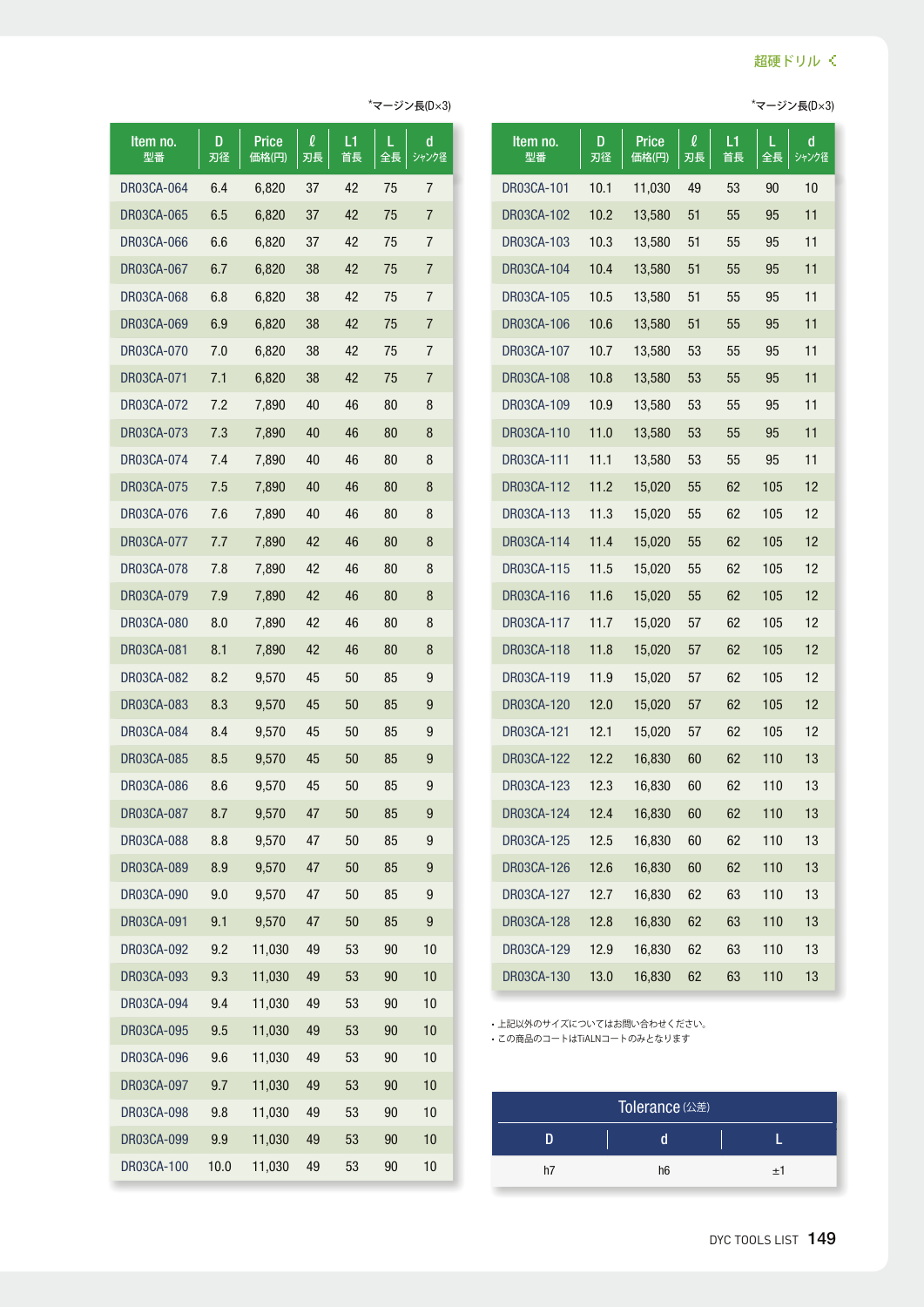#### <u>|■</u> 超硬S-Pointセンタードリル (両刃、60°)







| Item no.     | Φd         | Price価格(円) |              | $\circ$                 | ΦD             | L   |
|--------------|------------|------------|--------------|-------------------------|----------------|-----|
| 型番           | 最小<br>面取り径 | <b>Non</b> | <b>TIALN</b> | 先端<br>角度                | シャンク径          | 全長  |
| SP01CA-01003 | 1.0        | 2,220      | 3,060        |                         | 3              | 40  |
| SP01CA-01504 | 1.5        | 3,120      | 3,960        |                         | $\overline{4}$ | 40  |
| SP01CA-02006 | 2.0        | 4,620      | 5,460        |                         | 6              | 50  |
| SP01CA-02508 | 2.5        | 6.660      | 7,510        | $120^\circ$             | 8              | 60  |
| SP01CA-03010 | 3.0        | 8,260      | 9,230        | $\ddot{}$<br>$60^\circ$ | 10             | 70  |
| SP01CA-04012 | 4.0        | 11,450     | 13,050       |                         | 12             | 80  |
| SP01CA-05016 | 5.0        | 17,350     | 19.450       |                         | 16             | 100 |
| SP01CA-06020 | 6.0        | 27,980     | 31,080       |                         | 20             | 120 |

| Tolerance (公差) |  |    |  |  |  |  |
|----------------|--|----|--|--|--|--|
|                |  |    |  |  |  |  |
| h7             |  | ±1 |  |  |  |  |
|                |  |    |  |  |  |  |

• 上記以外のサイズについてはお問い合わせください。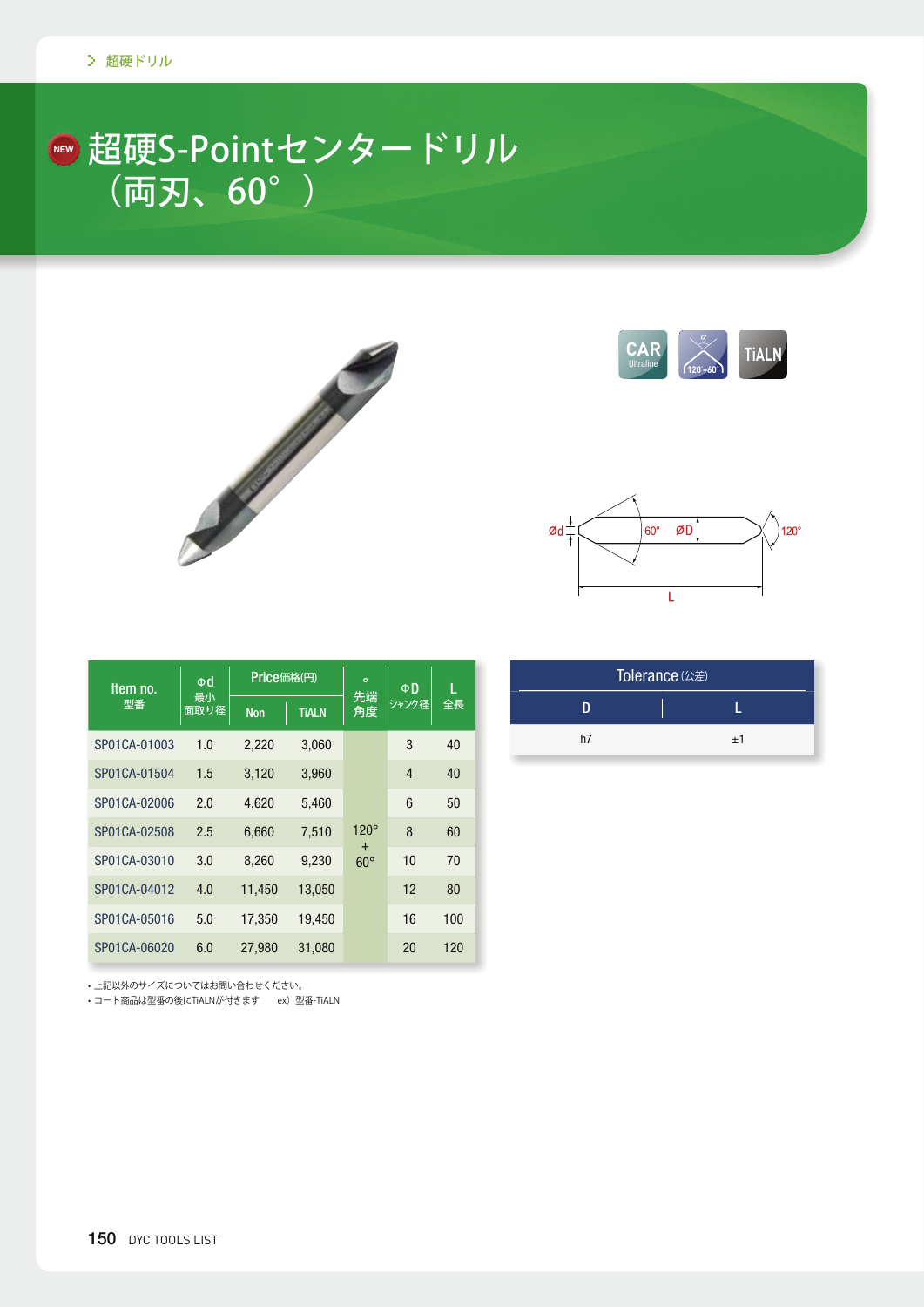#### <u>|■</u> 超硬S-Pointセンタードリル (両刃、90°)







| Item no.     | Φd         | Price価格(円) |              | $\circ$                 | ΦD    | L   |
|--------------|------------|------------|--------------|-------------------------|-------|-----|
| 型番           | 最小<br>面取り径 | <b>Non</b> | <b>TIALN</b> | 先端<br>角度                | シャンク径 | 全長  |
| SP02CA-01003 | 1.0        | 2,220      | 3,060        |                         | 3     | 40  |
| SP02CA-01504 | 1.5        | 3,120      | 3,960        |                         | 4     | 40  |
| SP02CA-02006 | 2.0        | 4,620      | 5,460        |                         | 6     | 50  |
| SP02CA-02508 | 2.5        | 6,660      | 7,510        | $120^\circ$             | 8     | 60  |
| SP02CA-03010 | 3.0        | 8,260      | 9,230        | $\ddot{}$<br>$90^\circ$ | 10    | 70  |
| SP02CA-04012 | 4.0        | 11,450     | 13,050       |                         | 12    | 80  |
| SP02CA-05016 | 5.0        | 17,350     | 19.450       |                         | 16    | 100 |
| SP02CA-06020 | 6.0        | 27,980     | 31.080       |                         | 20    | 120 |

| Tolerance (公差) |  |    |  |  |
|----------------|--|----|--|--|
|                |  |    |  |  |
| h7             |  | ±1 |  |  |

。上記以外のサイズについてはお問い合わせください•

ーニ。<br>- コート商品は型番の後にTiALNが付きます - ex) 型番-TiALN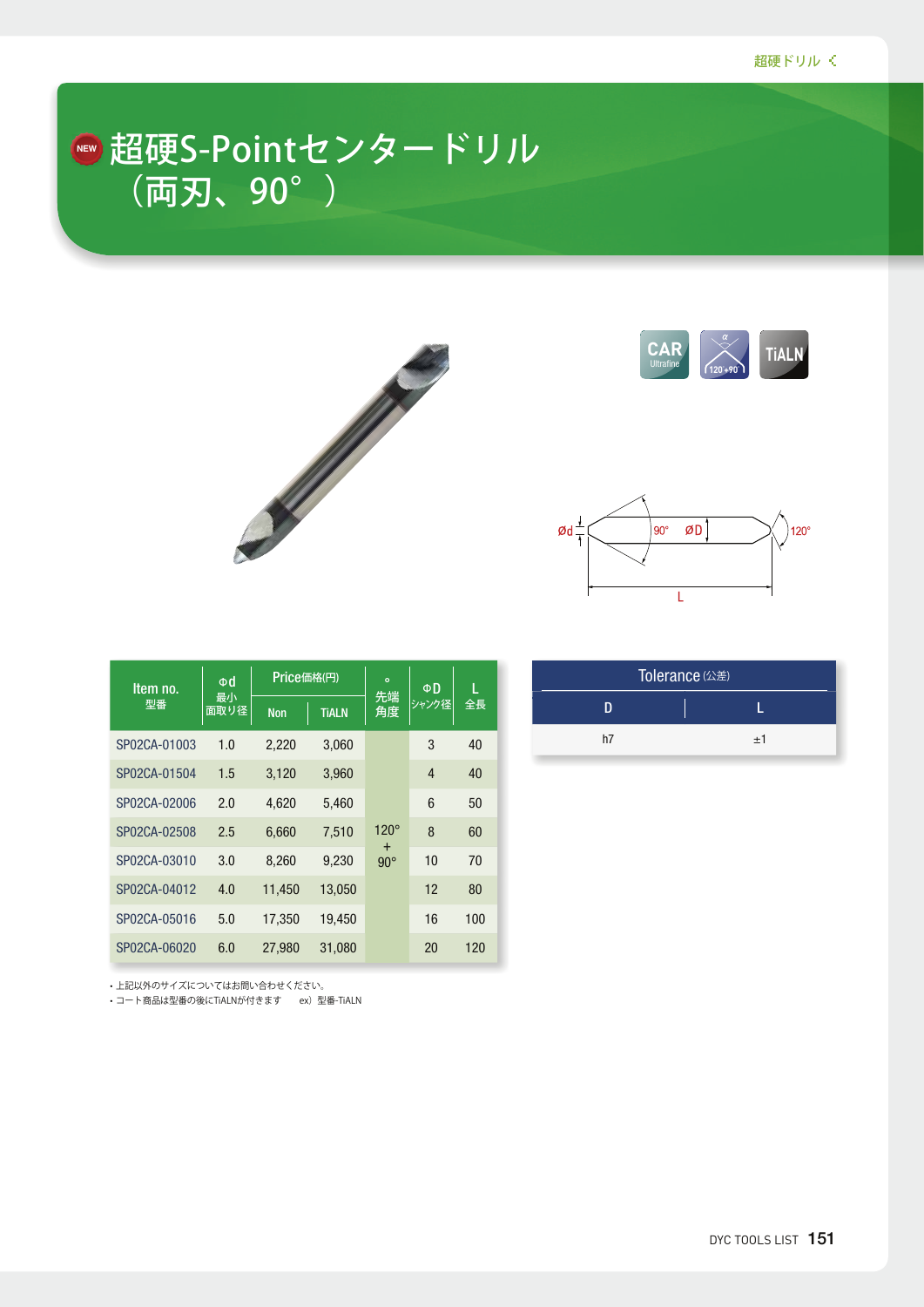### 超硬センタードリル A型 60°







| Item no.             | <b>DXR</b> | Price 〈価格(円)〉 |              | L               | $\boldsymbol{\ell}$ |
|----------------------|------------|---------------|--------------|-----------------|---------------------|
| 型番                   | 規格         | <b>Non</b>    | <b>TiALN</b> | 全長              | 刃長                  |
| CD01CA-0104          | 1.0X4.0    | 2,010         | 2,850        | 35              | $1.0 - 1.5$         |
| CD01CA-0155          | 1.5X5.0    | 2,780         | 3,420        | 40              | $1.5 - 2.5$         |
| CD01CA-0206          | 2.0X6.0    | 3,920         | 4,760        | 45              | $2.0 - 3.0$         |
| CD01CA-0256          | 2.5X6.0    | 4,240         | 5,090        | 50 <sub>2</sub> | $2.5 - 3.6$         |
| CD01CA-0306          | 3.0X6.0    | 4,240         | 5,090        | 50              | $3.0 - 4.0$         |
| CD01CA-0408          | 4.0X8.0    | 6,280         | 7,130        | 58              | $4.5 - 5.5$         |
| CD01CA-0410          | 4.0X10.0   | 7,910         | 8,880        | 65              | $4.5 - 5.5$         |
| CD01CA-0510          | 5.0X10.0   | 7,910         | 8,880        | 65              | $5.5 - 6.5$         |
| CD01CA-0612 6.0X12.0 |            | 11,140        | 12,740       | 79              | $6.5 - 7.5$         |

| Tolerance (公差) |     |      |  |  |  |
|----------------|-----|------|--|--|--|
|                |     |      |  |  |  |
| h7             | k12 | $+2$ |  |  |  |
|                |     |      |  |  |  |

。上記以外のサイズについてはお問い合わせください•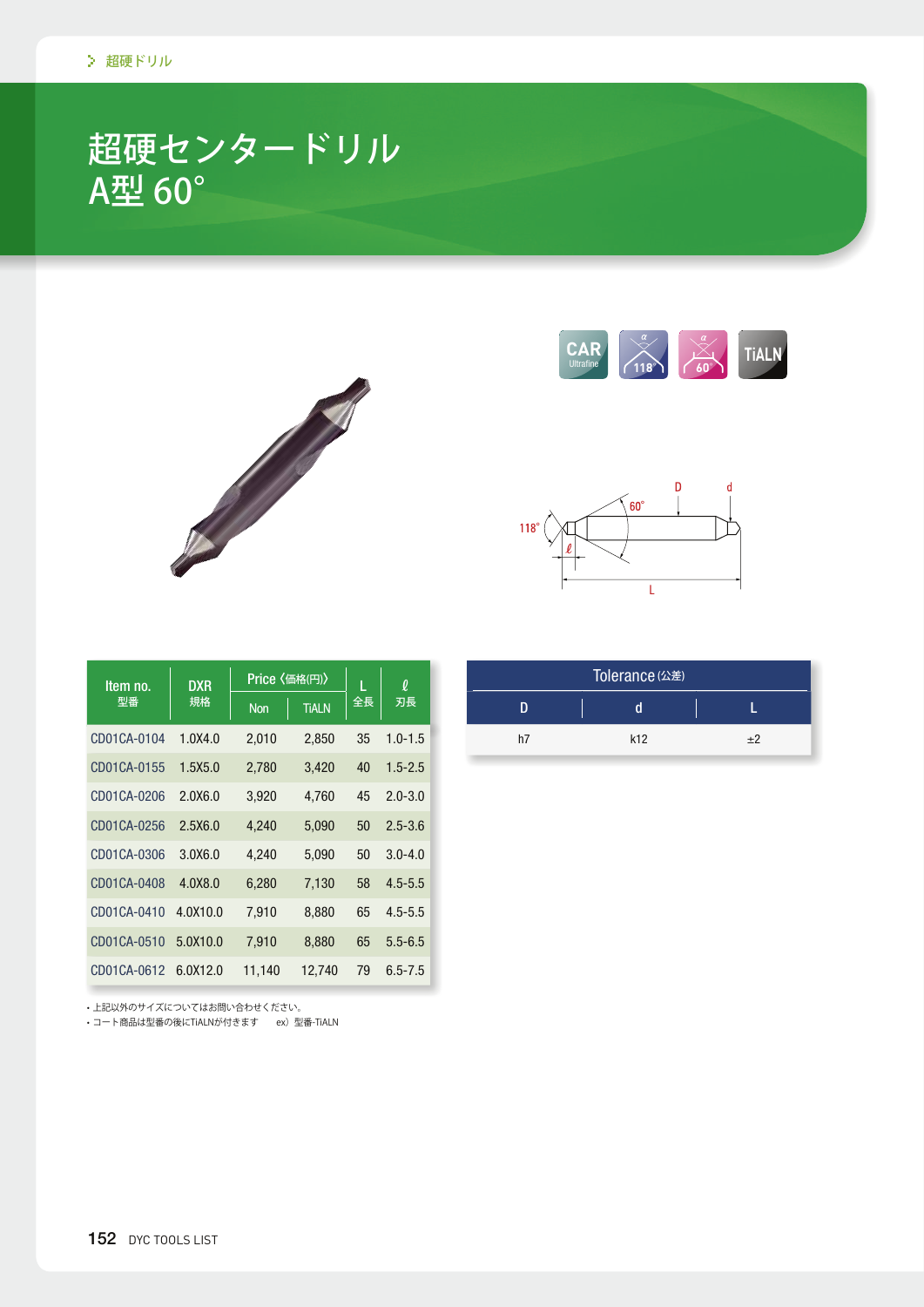### 超硬センタードリル A型 90°





| Item no.    | <b>DXR</b> | Price 〈価格(円)〉 |              |    | $\boldsymbol{\ell}$ |
|-------------|------------|---------------|--------------|----|---------------------|
| 型番          | 規格         | <b>Non</b>    | <b>TiALN</b> | 全長 | 刃長                  |
| CD02CA-0104 | 1.0X4.0    | 2,680         | 3,530        | 35 | $1.0 - 1.5$         |
| CD02CA-0155 | 1.5X5.0    | 3,730         | 4,370        | 40 | $1.5 - 2.5$         |
| CD02CA-0206 | 2.0X6.0    | 5,230         | 6,070        | 45 | $2.0 - 3.0$         |
| CD02CA-0256 | 2.5X6.0    | 5,650         | 6,490        | 50 | $2.5 - 3.6$         |
| CD02CA-0306 | 3.0X6.0    | 5,650         | 6,490        | 50 | $3.0 - 4.0$         |
| CD02CA-0408 | 4.0X8.0    | 8,020         | 8,870        | 58 | $4.5 - 5.5$         |
| CD02CA-0410 | 4.0X10.0   | 10,060        | 11,030       | 65 | $4.5 - 5.5$         |
| CD02CA-0510 | 5.0X10.0   | 10,060        | 11,030       | 65 | $5.5 - 6.5$         |
| CD02CA-0612 | 6.0X12.0   | 13,630        | 15,230       | 79 | $6.5 - 7.5$         |

。上記以外のサイズについてはお問い合わせください•



| Tolerance (公差) |     |      |  |  |
|----------------|-----|------|--|--|
|                |     |      |  |  |
| h7             | k12 | $+2$ |  |  |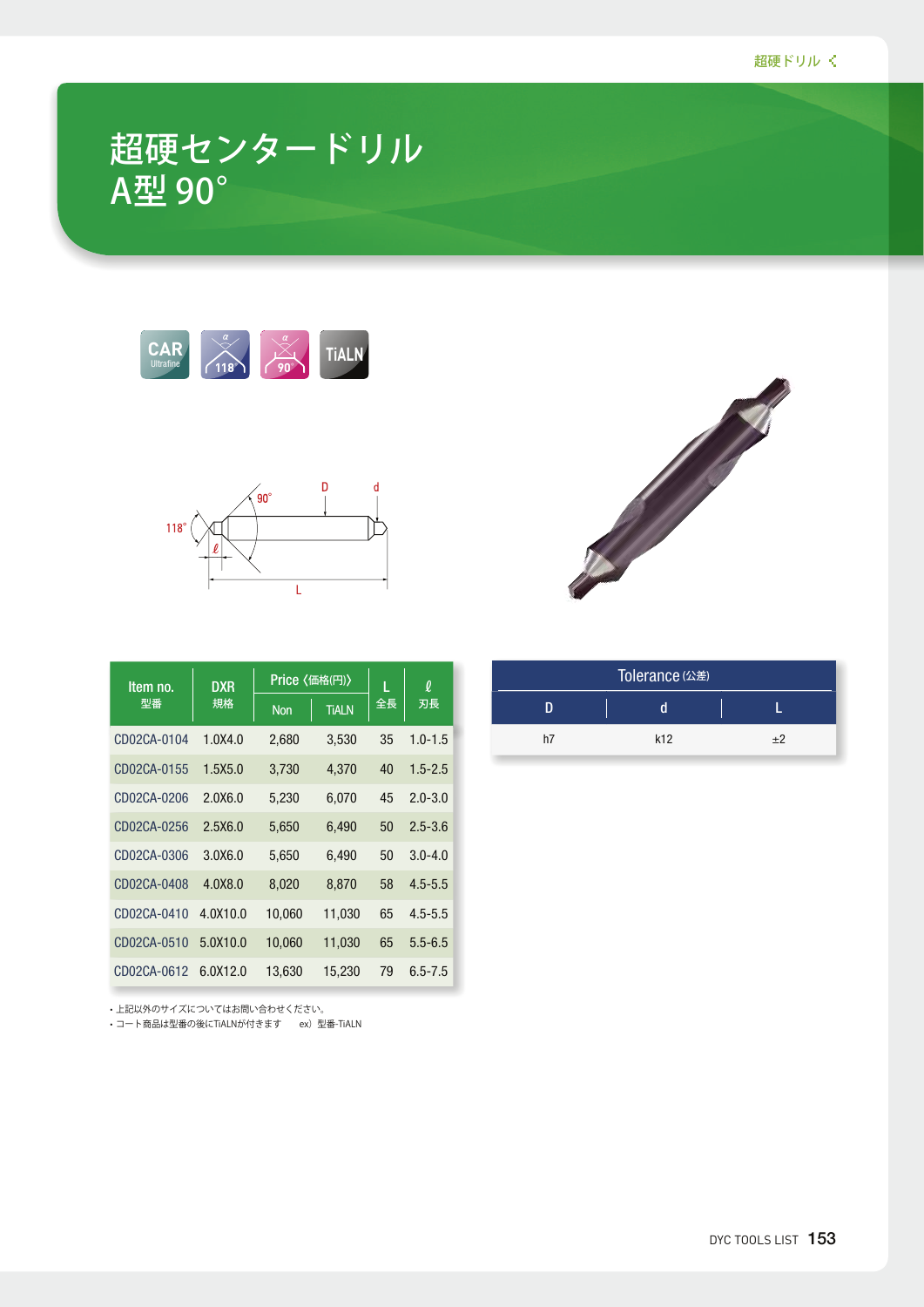# 超硬NC用ポイントドリル 90°





| Item no.          | D            | Price <価格(円)> |              | $\boldsymbol{\varrho}$ | L   | d     |
|-------------------|--------------|---------------|--------------|------------------------|-----|-------|
| 型番                | 刃径           | <b>Non</b>    | <b>TiALN</b> | 刃長                     | 全長  | シャンク径 |
| <b>NC01CA-020</b> | 2.0          | 1,780         | 2,340        | 8                      | 40  | 2.0   |
| <b>NC01CA-030</b> | 3.0          | 1,700         | 2,260        | 10                     | 45  | 3.0   |
| <b>NC01CA-040</b> | 4.0          | 1,920         | 2,480        | 12                     | 45  | 4.0   |
| <b>NC01CA-050</b> | 5.0          | 2,780         | 3,340        | 15                     | 50  | 5.0   |
| <b>NC01CA-060</b> | 6.0          | 3,500         | 4,060        | 18                     | 50  | 6.0   |
| <b>NC01CA-080</b> | 8.0          | 5,210         | 5,780        | 23                     | 60  | 8.0   |
| <b>NC01CA-100</b> | 10.0         | 7,790         | 8,430        | 24                     | 70  | 10.0  |
| <b>NC01CA-120</b> | 12.0         | 10,410        | 11,220       | 24                     | 70  | 12.0  |
| <b>NC01CA-160</b> | 16.0(Brazed) | 11,940        | 13,180       | 26                     | 80  | 16.0  |
| <b>NC01CA-200</b> | 20.0(Brazed) | 17,640        | 19,800       | 35                     | 100 | 20.0  |
| <b>NC01CA-250</b> | 25.0(Brazed) | 26,860        | 29,620       | 40                     | 120 | 25.0  |

。上記以外のサイズについてはお問い合わせください•

ーー。<br>- コート商品は型番の後にTiALNが付きます - ex)型番-TiALN



| Tolerance (公差) |                   |      |      |  |  |
|----------------|-------------------|------|------|--|--|
|                | Angle( $\alpha$ ) |      |      |  |  |
| h8             | $+1^{\circ}$      | $+1$ | $+1$ |  |  |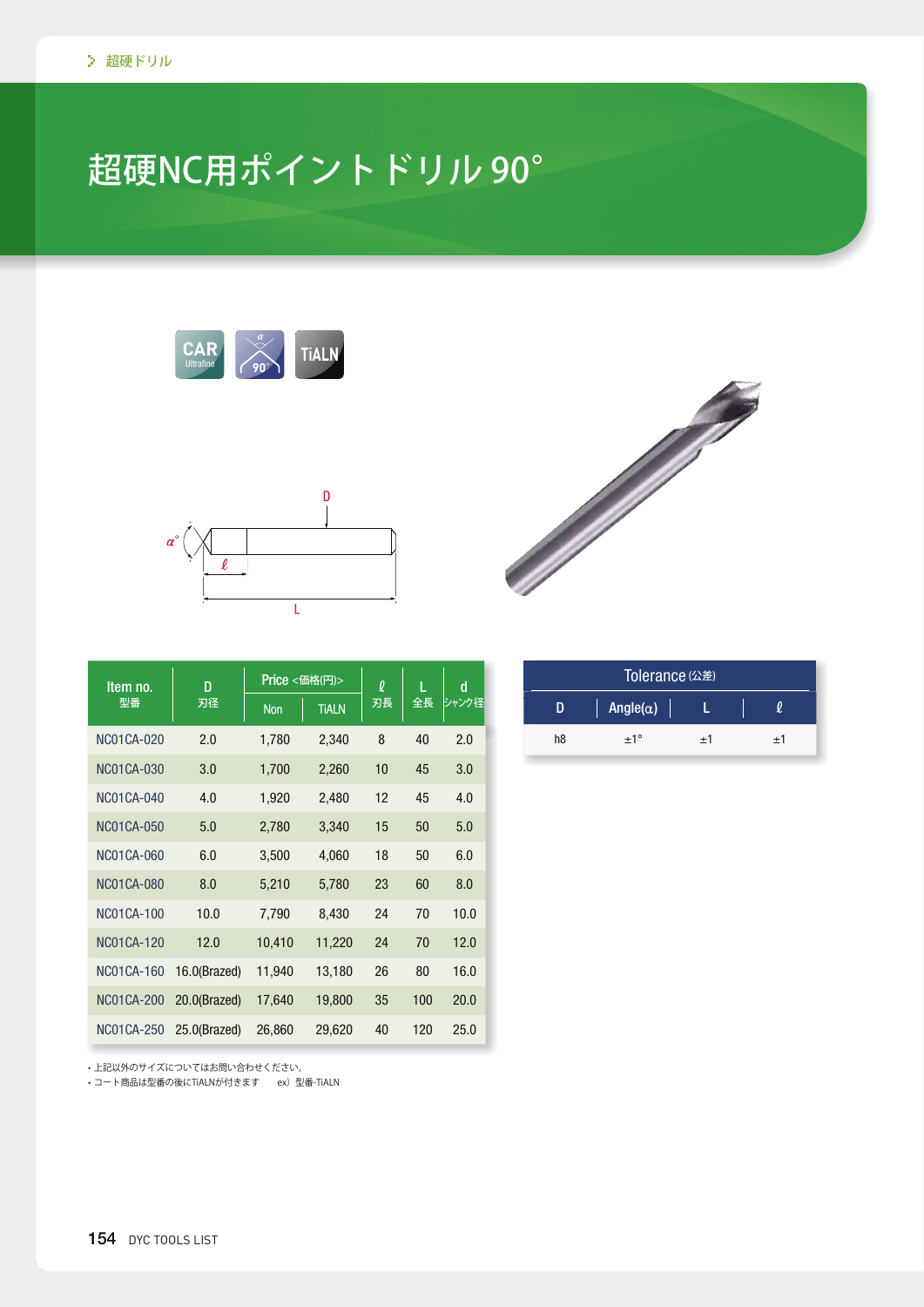## 超硬NC用ポイントドリル 120°



| Item no.          | D            | Price <価格(円)> | l            | L  | d   |       |
|-------------------|--------------|---------------|--------------|----|-----|-------|
| 型番                | 刃径           | <b>Non</b>    | <b>TiALN</b> | 刃長 | 全長  | シャンク径 |
| NC02CA-020        | 2.0          | 1,780         | 2,340        | 8  | 40  | 2.0   |
| NC02CA-030        | 3.0          | 1,700         | 2,260        | 10 | 45  | 3.0   |
| <b>NC02CA-040</b> | 4.0          | 1,920         | 2,480        | 12 | 45  | 4.0   |
| <b>NC02CA-050</b> | 5.0          | 2,780         | 3,340        | 15 | 50  | 5.0   |
| NC02CA-060        | 6.0          | 3,500         | 4,060        | 18 | 50  | 6.0   |
| NC02CA-080        | 8.0          | 5,210         | 5,780        | 23 | 60  | 8.0   |
| NC02CA-100        | 10.0         | 7,790         | 8,430        | 24 | 70  | 10.0  |
| <b>NC02CA-120</b> | 12.0         | 10,410        | 11,220       | 24 | 70  | 12.0  |
| <b>NC02CA-160</b> | 16.0(Brazed) | 11,940        | 13,180       | 26 | 80  | 16.0  |
| <b>NC02CA-200</b> | 20.0(Brazed) | 17,640        | 19,800       | 35 | 100 | 20.0  |
| NC02CA-250        | 25.0(Brazed) | 26,860        | 29,620       | 40 | 120 | 25.0  |

。上記以外のサイズについてはお問い合わせください•





| Tolerance (公差) |                   |      |      |  |  |
|----------------|-------------------|------|------|--|--|
| n              | Angle( $\alpha$ ) |      |      |  |  |
| h8             | $+1^{\circ}$      | $+1$ | $+1$ |  |  |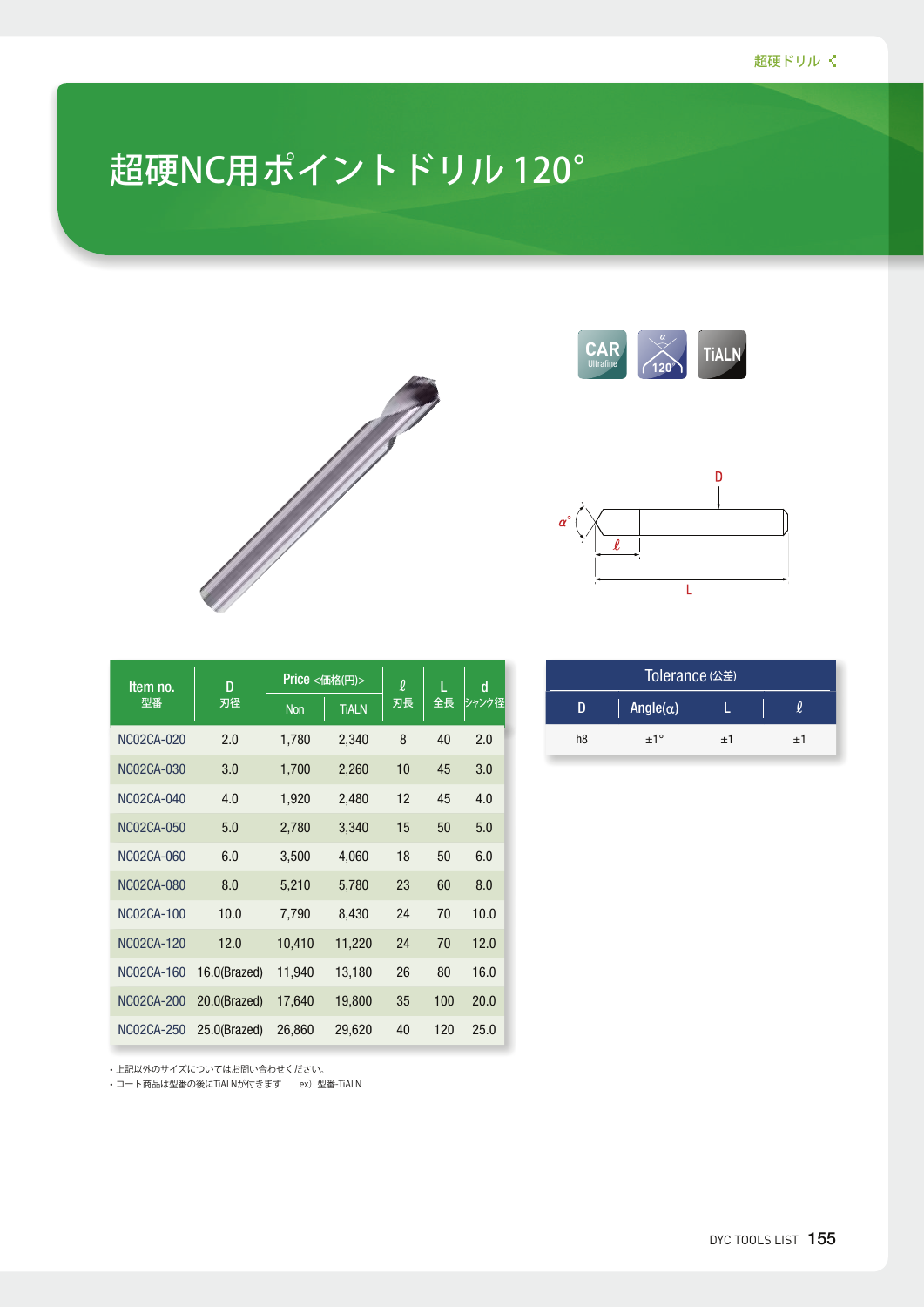### 超硬ロングNC用 90° ポイントドリル





| Item no.          | D            |            | Price <価格(円)> | l  | L   | d     |
|-------------------|--------------|------------|---------------|----|-----|-------|
| 型番                | 刃径           | <b>Non</b> | <b>TiALN</b>  | 刃長 | 全長  | シャンク径 |
| NC03CA-030        | 3.0          | 3,300      | 4,180         | 10 | 100 | 3.0   |
| NC03CA-040        | 4.0          | 3,840      | 4,770         | 12 | 100 | 4.0   |
| NC03CA-050        | 5.0          | 6,260      | 7,160         | 15 | 120 | 5.0   |
| NC03CA-060        | 6.0          | 8,270      | 9,730         | 18 | 140 | 6.0   |
| NC03CA-080        | 8.0(Brazed)  | 7,930      | 9,460         | 23 | 140 | 8.0   |
| <b>NC03CA-100</b> | 10.0(Brazed) | 11,740     | 14,260        | 24 | 170 | 10.0  |
| NC03CA-120        | 12.0(Brazed) | 13,140     | 15,940        | 24 | 170 | 12.0  |
| NC03CA-160        | 16.0(Brazed) | 21,630     | 25,890        | 26 | 200 | 16.0  |
| <b>NC03CA-200</b> | 20.0(Brazed) | 33,650     | 39,190        | 35 | 200 | 20.0  |

| Tolerance (公差) |                   |      |  |      |  |  |  |  |  |  |
|----------------|-------------------|------|--|------|--|--|--|--|--|--|
| D              | Angle( $\alpha$ ) |      |  |      |  |  |  |  |  |  |
| h8             | $+1^{\circ}$      | $+1$ |  | $+1$ |  |  |  |  |  |  |

。上記以外のサイズについてはお問い合わせください•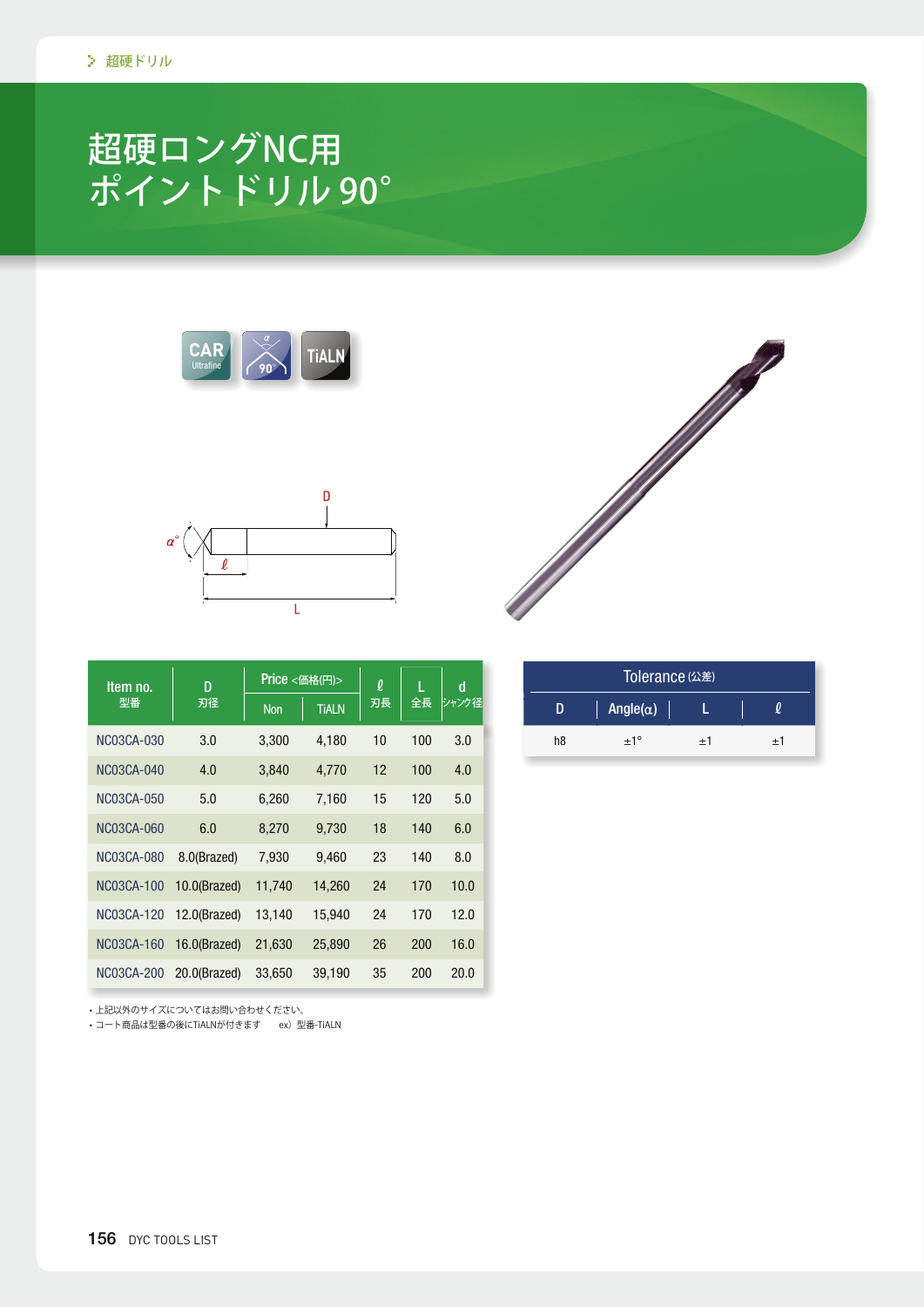#### 超硬段付きドリル 90°







| Item no.<br>型番 | <b>Designation</b><br>呼び | <b>Price</b><br>価格(円) | $d1$<br>先端径 | d2<br>大径 | d<br>シャンク径 | $\boldsymbol{\ell}$<br>先端径長 | 全長  | <b>Remarks</b><br>備考 |
|----------------|--------------------------|-----------------------|-------------|----------|------------|-----------------------------|-----|----------------------|
| SD01CA-90030   | M <sub>3</sub>           | 3,560                 | 3.2         | 6.5      | 6          | 9                           | 45  |                      |
| SD01CA-90040   | M <sub>4</sub>           | 5,550                 | 4.3         | 8.6      | 8          | 11                          | 50  | <b>Solid</b>         |
| SD01CA-90050   | M <sub>5</sub>           | 7,360                 | 5.3         | 10.4     | 10         | 13                          | 55  | Carbide              |
| SD01CA-90060   | M 6                      | 9,890                 | 6.4         | 12.4     | 12         | 15                          | 63  |                      |
| SD01CA-90080   | M8                       | 11,910                | 8.4         | 16.4     | 12         | 19                          | 100 | <b>Top Solid</b>     |
| SD01CA-90100   | M 10                     | 18,800                | 10.5        | 20.4     | 12         | 23                          | 110 | Carbide              |

。上記以外のサイズについてはお問い合わせください•

| Tolerance (公差) |                              |    |     |  |  |  |  |  |  |  |  |
|----------------|------------------------------|----|-----|--|--|--|--|--|--|--|--|
| d1             | Angle( $\alpha$ )<br>d2<br>a |    |     |  |  |  |  |  |  |  |  |
| h8             | h9                           | h8 | ±1° |  |  |  |  |  |  |  |  |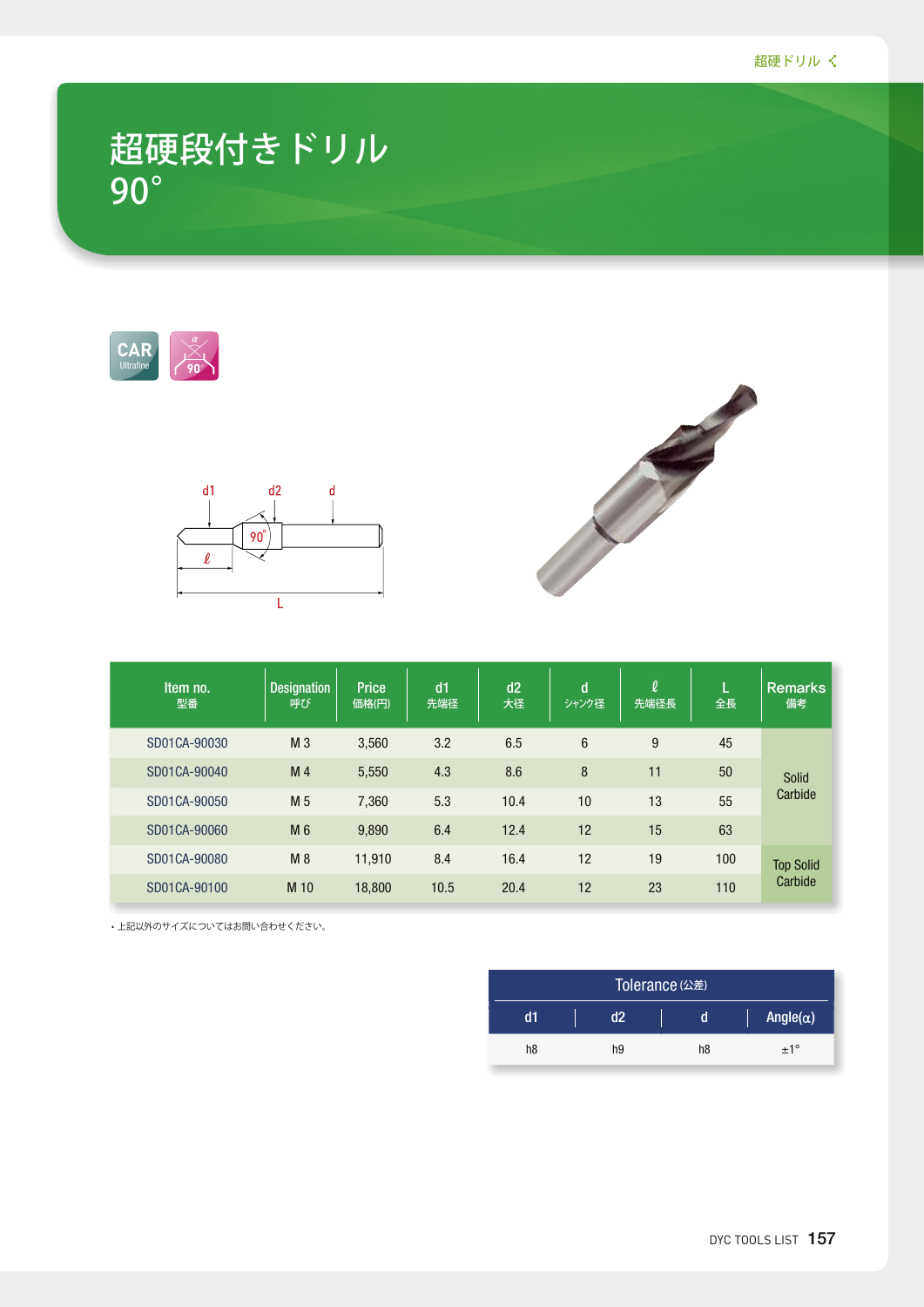#### 超硬段付きドリル 180°





| Item no.<br>型番 | <b>Designation</b><br>呼び | <b>Price</b><br>価格(円) | dd1<br>先端径 | d2<br>大径       | $\mathbf d$<br>シャンク径 | $\ell$<br>先端径長 | Ĺ<br>全長 | Remarks<br>備考               |
|----------------|--------------------------|-----------------------|------------|----------------|----------------------|----------------|---------|-----------------------------|
| SD02CA-18030   | M <sub>3</sub>           | 3,450                 | 3.4        | $6\phantom{1}$ | $6\phantom{1}$       | 9              | 45      |                             |
| SD02CA-18040   | M <sub>4</sub>           | 4,950                 | 4.5        | 8              | 8                    | 11             | 50      | <b>Solid</b>                |
| SD02CA-18050   | M <sub>5</sub>           | 7.160                 | 5.5        | 10             | 10                   | 13             | 55      | Carbide                     |
| SD02CA-18060   | M <sub>6</sub>           | 8,220                 | 6.6        | 11             | 11                   | 15             | 63      |                             |
| SD02CA-18080   | M8                       | 11,330                | 9          | 15             | 12                   | 19             | 100     |                             |
| SD02CA-18100   | M 10                     | 15,160                | 11         | 18             | 12                   | 23             | 110     | <b>Top Solid</b><br>Carbide |
| SD02CA-18120   | M 12                     | 19,920                | 14         | 20             | 12                   | 28             | 110     |                             |

。上記以外のサイズについてはお問い合わせください•

| Tolerance (公差) |                              |    |     |  |  |  |  |  |  |  |
|----------------|------------------------------|----|-----|--|--|--|--|--|--|--|
| d1             | Angle( $\alpha$ )<br>d2<br>a |    |     |  |  |  |  |  |  |  |
| h8             | h <sub>9</sub>               | h8 | ±1° |  |  |  |  |  |  |  |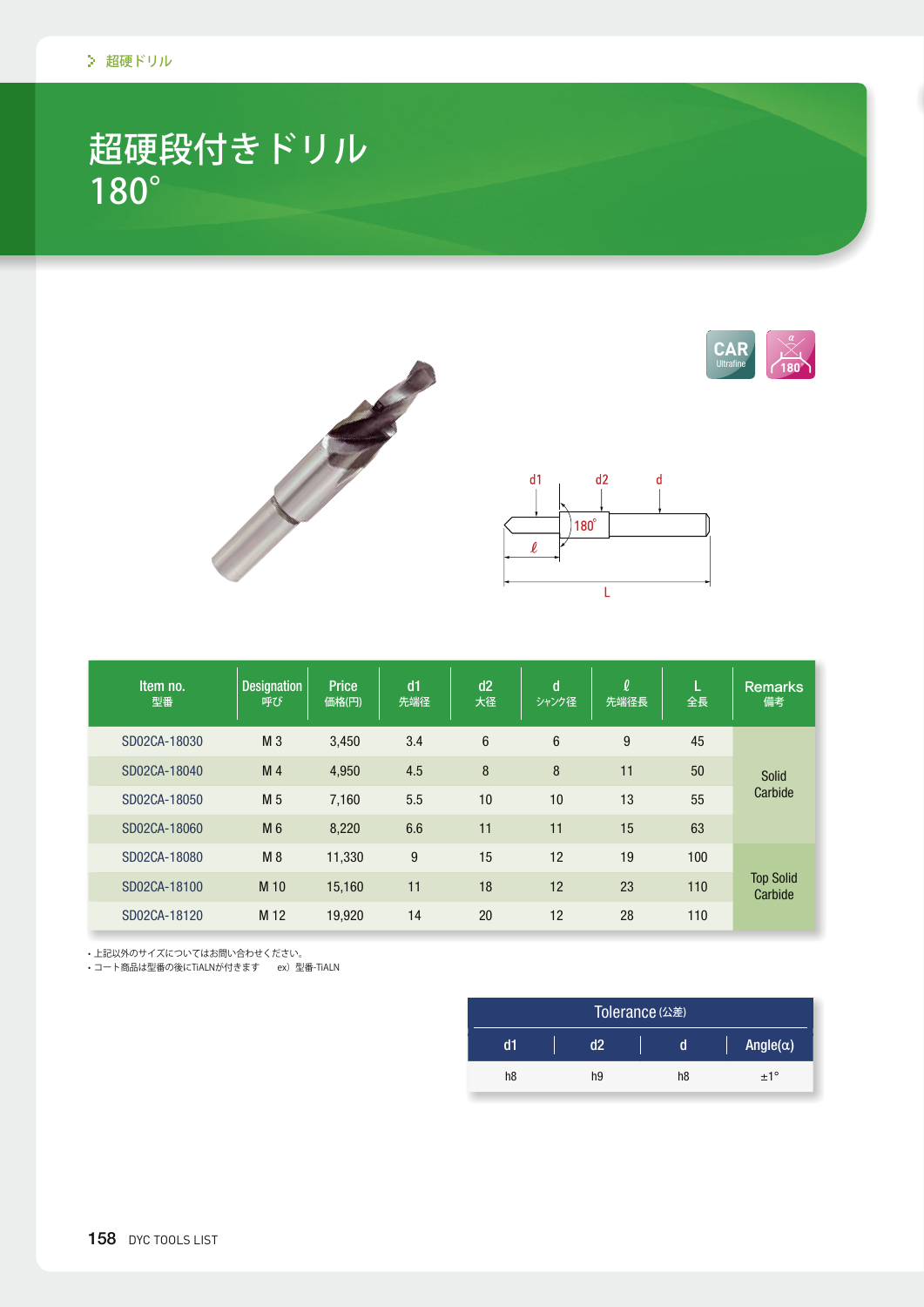| <b>Work materials</b> | <b>Soft Cast Iron</b>                                                                                                                                                                                                                                           |      | <b>Hard Cast Iron</b>                                                                                                                                                                                         |      | <b>Non-Alloy Steels</b>   |      | <b>Alloy Steels</b>        |      | <b>Stainless Steels</b> |      |
|-----------------------|-----------------------------------------------------------------------------------------------------------------------------------------------------------------------------------------------------------------------------------------------------------------|------|---------------------------------------------------------------------------------------------------------------------------------------------------------------------------------------------------------------|------|---------------------------|------|----------------------------|------|-------------------------|------|
| <b>Strength</b>       | <hb240, gg25<="" th=""><th></th><th><hb300, gg40<="" th=""><th></th><th><math>&lt;</math>700 N/mm<sup>2</sup></th><th></th><th colspan="2"><math>&lt;</math>1000 N/mm<sup>2</sup></th><th colspan="2">HRc45 <math>\sim</math> HRc55</th></hb300,></th></hb240,> |      | <hb300, gg40<="" th=""><th></th><th><math>&lt;</math>700 N/mm<sup>2</sup></th><th></th><th colspan="2"><math>&lt;</math>1000 N/mm<sup>2</sup></th><th colspan="2">HRc45 <math>\sim</math> HRc55</th></hb300,> |      | $<$ 700 N/mm <sup>2</sup> |      | $<$ 1000 N/mm <sup>2</sup> |      | HRc45 $\sim$ HRc55      |      |
| <b>Diameter</b>       | <b>RPM</b>                                                                                                                                                                                                                                                      | Feed | <b>RPM</b>                                                                                                                                                                                                    | Feed | <b>RPM</b>                | Feed | <b>RPM</b>                 | Feed | <b>RPM</b>              | Feed |
| 3.0                   | 10,500                                                                                                                                                                                                                                                          | 0.06 | 7,600                                                                                                                                                                                                         | 0.06 | 7,800                     | 0.05 | 5,700                      | 0.05 | 4,000                   | 0.04 |
| 4.0                   | 7,800                                                                                                                                                                                                                                                           | 0.07 | 5,700                                                                                                                                                                                                         | 0.07 | 5,800                     | 0.06 | 4,300                      | 0.06 | 3,000                   | 0.05 |
| 5.0                   | 6,200                                                                                                                                                                                                                                                           | 0.08 | 4,500                                                                                                                                                                                                         | 0.08 | 4,700                     | 0.07 | 3,500                      | 0.07 | 2,400                   | 0.06 |
| 6.0                   | 5,200                                                                                                                                                                                                                                                           | 0.09 | 3,800                                                                                                                                                                                                         | 0.09 | 3,900                     | 0.08 | 2,800                      | 0.08 | 2,000                   | 0.07 |
| 7.0                   | 4,500                                                                                                                                                                                                                                                           | 0.10 | 3,300                                                                                                                                                                                                         | 0.10 | 3,300                     | 0.09 | 2,500                      | 0.09 | 1,700                   | 0.08 |
| 8.0                   | 3,900                                                                                                                                                                                                                                                           | 0.12 | 2,800                                                                                                                                                                                                         | 0.12 | 2,900                     | 0.10 | 2,100                      | 0.10 | 1,500                   | 0.09 |
| 9.0                   | 3,500                                                                                                                                                                                                                                                           | 0.14 | 2,500                                                                                                                                                                                                         | 0.14 | 2,600                     | 0.11 | 1,900                      | 0.11 | 1,300                   | 0.10 |
| 10.0                  | 3,100                                                                                                                                                                                                                                                           | 0.16 | 2,300                                                                                                                                                                                                         | 0.16 | 2,300                     | 0.12 | 1,700                      | 0.12 | 1,200                   | 0.11 |
| 11.0                  | 2,800                                                                                                                                                                                                                                                           | 0.18 | 2,100                                                                                                                                                                                                         | 0.18 | 2,100                     | 0.13 | 1,600                      | 0.13 | 1,100                   | 0.12 |
| 12.0                  | 2,600                                                                                                                                                                                                                                                           | 0.20 | 1,900                                                                                                                                                                                                         | 0.20 | 1,900                     | 0.14 | 1,400                      | 0.14 | 1,000                   | 0.13 |
| 13.0                  | 2,400                                                                                                                                                                                                                                                           | 0.20 | 1,700                                                                                                                                                                                                         | 0.20 | 1,800                     | 0.16 | 1,300                      | 0.16 | 950                     | 0.13 |

#### **DR01CA - Solid Carbide 2F Drills**

 $RPM = rev./min.$  Feed = min/rev.

#### **DR02CA - Solid Carbide 2F Regular Drills**

| <b>Work materials</b> | <b>Aluminum</b>                                                                                                                              |        | <b>Cast Iron</b>                                                                                    |        | <b>Prehardened Steels</b> |       |  |
|-----------------------|----------------------------------------------------------------------------------------------------------------------------------------------|--------|-----------------------------------------------------------------------------------------------------|--------|---------------------------|-------|--|
| <b>Hardness</b>       | <hb240, gg25<="" th=""><th><hb300, gg40<="" th=""><th></th><th colspan="3"><math>&lt;</math>700 N/mm<sup>2</sup></th></hb300,></th></hb240,> |        | <hb300, gg40<="" th=""><th></th><th colspan="3"><math>&lt;</math>700 N/mm<sup>2</sup></th></hb300,> |        | $<$ 700 N/mm <sup>2</sup> |       |  |
| <b>Diameter</b>       | <b>RPM</b><br>Feed                                                                                                                           |        | <b>RPM</b>                                                                                          | Feed   | <b>RPM</b>                | Feed  |  |
| 3.0                   | 11.000                                                                                                                                       | 330.00 | 5,500                                                                                               | 110.00 | 4,500                     | 45.00 |  |
| 4.0                   | 9,000                                                                                                                                        | 360.00 | 4,400                                                                                               | 110.00 | 3,600                     | 50.00 |  |
| 6.0                   | 6,670                                                                                                                                        | 400.00 | 3.220                                                                                               | 110.00 | 2,630                     | 65.00 |  |
| 8.0                   | 4,350                                                                                                                                        | 348.00 | 2,050                                                                                               | 102.00 | 1,650                     | 66.00 |  |
| 10.0                  | 3,600                                                                                                                                        | 360.00 | 1,700                                                                                               | 94.00  | 1,380                     | 69.00 |  |
| 12.0                  | 2,850                                                                                                                                        | 340.00 | 1,350                                                                                               | 81.00  | 1,125                     | 67.00 |  |

 $RPM = rev/min$ . Feed = min/rev.

#### **DR03CA - Solid Carbide 2F Flat Drills**

| <b>Work materials</b> | <b>Carbon steel</b> |      | <b>Alloy Steel</b> |      | <b>Hardened Steels</b> |      | <b>Aluminum Alloy</b> |       |  |
|-----------------------|---------------------|------|--------------------|------|------------------------|------|-----------------------|-------|--|
| <b>Strength</b>       | $<$ 200HB           |      | $~\sim$ HRc30      |      | $~\sim$ HRc40          |      |                       |       |  |
| Diameter              | <b>RPM</b>          | Feed | <b>RPM</b>         | Feed | <b>RPM</b>             | Feed | <b>RPM</b>            | Feed  |  |
| 3.0                   | 7,950               | 420  | 6,900              | 360  | 3,700                  | 170  | 17,000                | 1,020 |  |
| 4.0                   | 5,950               | 420  | 5,150              | 360  | 2,800                  | 170  | 12,500                | 1,020 |  |
| 6.0                   | 4,000               | 420  | 3,450              | 360  | 1,800                  | 170  | 8,500                 | 1,020 |  |
| 8.0                   | 3,000               | 420  | 2,600              | 360  | 1,400                  | 170  | 6,350                 | 1,020 |  |
| 10.0                  | 2,400               | 420  | 2,050              | 360  | 1,100                  | 170  | 5,100                 | 1,020 |  |
| 12.0                  | 2,000               | 420  | 1,700              | 360  | 950                    | 170  | 4,250                 | 1,020 |  |

 $RPM = rev/min$ . Feed = min/rev.